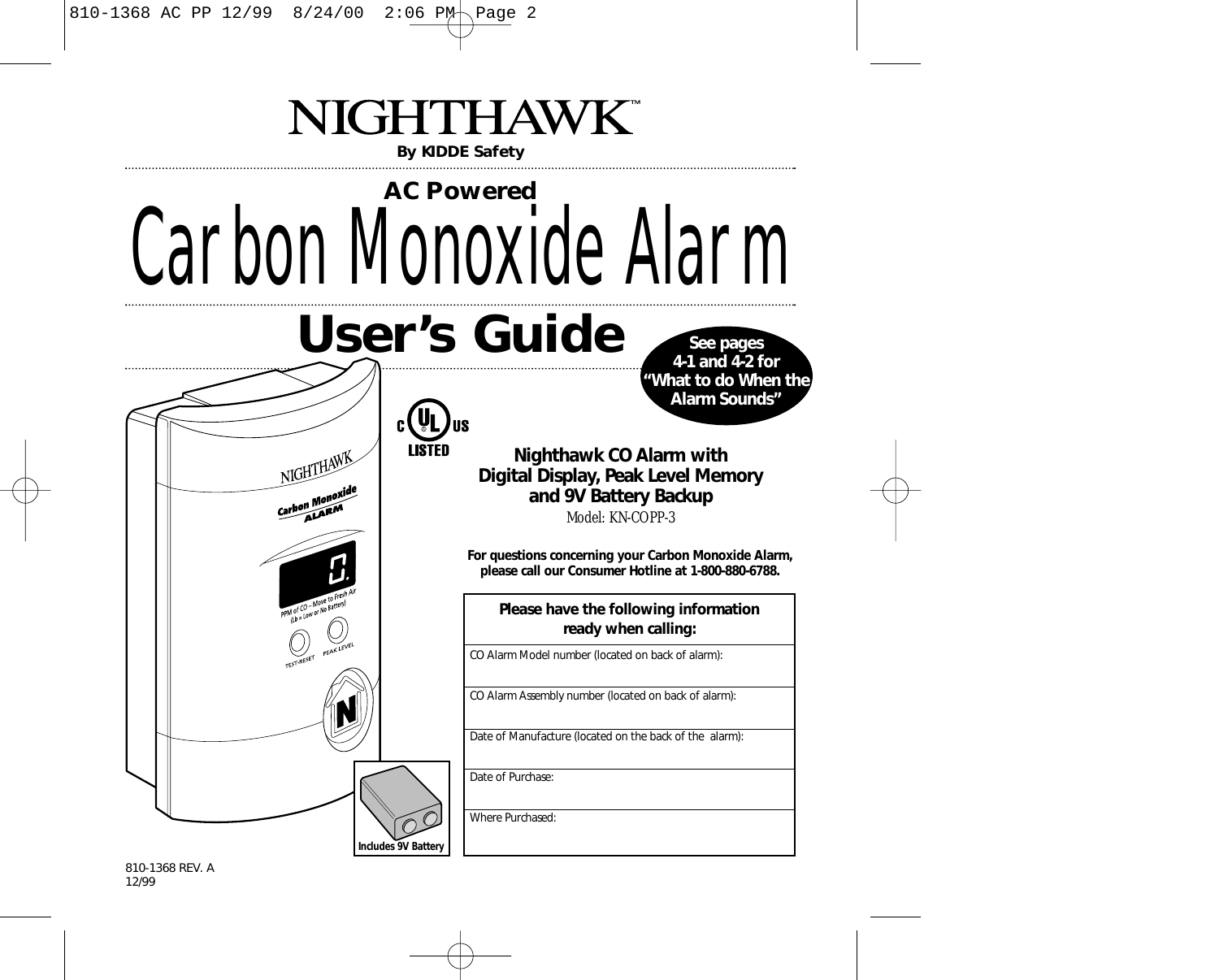## **Table of Contents**

**Quick Set Up Guide** . . . . . . . . . . . . . . . . . . . . . . . . . . . .**ii**

## **Part One - Your Nighthawk Carbon Monoxide (CO) Alarm:**

| • About your CO alarm $\dots \dots \dots \dots \dots \dots \dots \dots \dots \dots \dots \dots$ |
|-------------------------------------------------------------------------------------------------|
| • What CO alarms can and cannot do 1-2                                                          |
| • Where you should install your CO alarm 1-3                                                    |
| • Where you should not install your CO alarm 1-3                                                |
|                                                                                                 |
| • Normal operating characteristics 1-5                                                          |
| • How to test your CO alarm $\dots \dots \dots \dots \dots \dots \dots 1-5,6$                   |
| • How to know if your CO alarm is malfunctioning1-6.7                                           |
| • How to care for your CO alarm $\dots \dots \dots \dots \dots \dots 1-7$                       |
| • The peak level memory button $\dots \dots \dots \dots \dots \dots \dots 1-7$                  |
|                                                                                                 |
|                                                                                                 |

## **Part Two - Carbon Monoxide - The Silent Killer**

| • Where does CO come from? $\dots \dots \dots \dots \dots 2-1$    |  |
|-------------------------------------------------------------------|--|
| • Could your family be at risk from CO poisoning? 2-1             |  |
| • What can you do to protect your family? $\dots \dots \dots 2-1$ |  |
|                                                                   |  |
|                                                                   |  |

## **Part Three - What You Should Know Before the Alarm Sounds**

| • Learn the difference between dangerous levels,                     |
|----------------------------------------------------------------------|
| high levels, mid levels and low levels $\dots \dots \dots \dots 3-1$ |
| .                                                                    |

- Determine if anyone in the household is at high risk for CO poisoning . . . . . . . . . . . . . . . . . . . . . . . . . . . .3-1
- Understand the effects of carbon monoxide exposure .3-1

## **Part Four - What to Do When the Unit Alarms**

- How to respond to a CO emergency  $\dots \dots \dots 4-1,2$
- Who you should call if you suspect you have CO in your home . . . . . . . . . . . . . . . . . . . . . . . . . . . . . .4-2
- Sometimes it is difficult to find the source of CO . . . . . 4-2

## **Part Five - Technical Information**

- Product Specifications . . . . . . . . . . . . . . . . . . . . . . . .5-1
- How the unit determines when to alarm  $5-1$

## **Part Six - Frequently Asked Questions** . . . . . . . . .6-1,2

• Plus, "Display readings and what they mean" . . . . . . 6-3,4

## **Limited Warranty**

|  | • Warranty Registration Back Page |  |
|--|-----------------------------------|--|
|  | • Warranty Service Back Page      |  |

## **IMPORTANT**

THIS CARBON MONOXIDE ALARM IS DESIGNED TO DETECT CARBON MONOXIDE FROM ANY SOURCE OF COMBUSTION. IT IS NOT DESIGNED TO DETECT SMOKE, FIRE, OR ANY OTHER GAS.

NOT SUITABLE FOR INSTALLATION IN HAZARDOUS LOCATIONS AS DEFINED IN THE NATIONAL ELECTRIC CODE.

## **KIDDE Safety**

This manual and the products described in it are copyrighted, with all rights reserved. Under these copyright laws, no part of this manual or these products may be copied for any use without prior consent from KIDDE Safety. The only exception to this is to distribute information on carbon monoxide in a effort to help educate others on the dangers of this silent killer. If you wish to do this, please contact KIDDE Safety for additional educational materials.

## **©KIDDE Safety, 1998**

1394 South Third Street, Mebane, NC 27302 Consumer Hotline: 1-800-880-6788 www.kiddesafety.com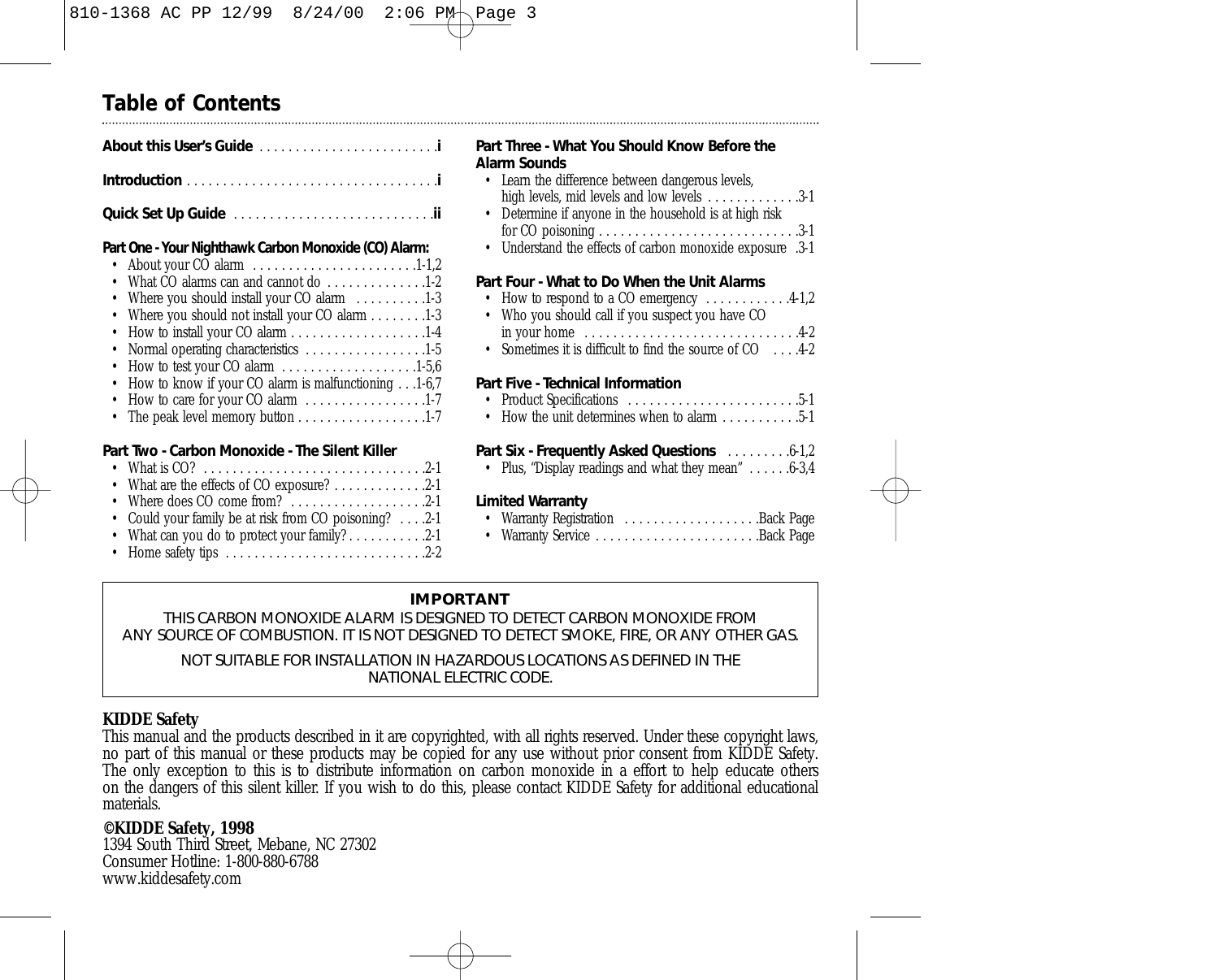## **About this User's Guide**

Notice we call this booklet a "User's Guide" and not an "Owner's Manual." This is because our intention is you *use* this guide just as you will be using your Nighthawk CO alarm. Keep the guide in a handy location and refer to it when you have questions about your CO alarm, its functions and features, or if you have questions about carbon monoxide. It will take about an hour of your time, but it's well worth it. Please read it in the sequence presented. Reading this guide is the only way to learn how to use your unit wisely and to know how to react in the event of an alarm.

## **Part One**

*Your Nighthawk Carbon Monoxide Alarm,* covers the unique features of your Nighthawk carbon monoxide alarm, how and where to install it, as well as information on testing and maintaining your unit.

## **Part Two**

*Carbon Monoxide - The Silent Killer,* contains valuable information about carbon monoxide (CO). From discovering the most common sources of CO in your home to recognizing the symptoms of CO poisoning, this section provides tips and information that could help protect your family from carbon monoxide poisoning.

## **Part Three**

*What You Should Know Before the Alarm Sounds,* provides a common sense approach to understanding the difference between low level CO readings, high levels and emergency situations. This section also describes the effects of exposure to CO levels over time and when your Nighthawk CO unit will alarm.

## **Part Four**

*What to do When the Unit Alarms,* gives you step-by step information on how to respond to the different alarm situations. Also covered is whom to call for help if you think you have CO in your home.

## **Part Five**

*Technical Information,* covers the technical specifications of your Nighthawk CO alarm.

## **Part Six**

*Frequently Asked Questions,* contains the most commonly asked questions about our alarms. Part six was written by KIDDE Safety customer service representatives who handle thousands of calls per month, year-round. This section provides you with answers and tips that will most likely answer any questions you might have after reading this user's guide.

## **Introduction**

This Nighthawk carbon monoxide (CO) alarm is an important part of your family's home safety plan. So important, the U.S. Consumer Product Safety Commission (CPSC) recommends that every household should have at least one carbon monoxide alarm. In fact, the CPSC chairman has said that CO alarms are "as important to home safety as smoke alarms." Yet because CO alarms for the home haven't been available until recently, most people haven't had much experience using them. As a new owner of a CO alarm, there are some basic facts you should know for your protection *and* convenience.

Many people think that CO alarms operate like smoke alarms. And in some basic ways, this is true. Like smoke alarms, CO alarms continuously monitor the air in your home and sound a loud alarm to warn you of trouble.

But, the similarities end here. The way you respond to a CO alarm is quite different than that of a smoke alarm. That's because a house fire and a carbon monoxide problem are two distinctly different situations. If your smoke alarm were to alarm, you would quickly be able to judge the level of danger you were in (if any) with your five senses: you could see and smell the smoke, you could feel the heat, you could see and even hear the fire burning. You could also readily see if your smoke alarm were alarming in a non-emergency situation, say if someone smoked up the kitchen with some seriously burnt toast. Because your sense of sight, smell, hearing and touch give you so much information, you could almost instantly judge what action to take if you heard your smoke alarm.

But now, what about a CO alarm? Carbon monoxide (CO) is invisible, odorless, tasteless and non-irritating–completely undetectable to your five senses. That's why it's so important to your safety that you have a carbon monoxide alarm. But, how do you know what to do if your unit alarms?

You have to *learn* what to do, because your five senses won't tell you. That's why this user's guide is so important. Please take the time to read this guide from cover to cover, to familiarize yourself with the facts about carbon monoxide, how your new unit works, and what to do if it alarms. Then, find a handy place to keep the guide so it will be readily available in the future when you have a question. You might want to write down KIDDE Safety's toll-free customer service number and keep it with your other important phone numbers for the same reason.

Thank you for making Nighthawk a part of your complete home safety program. With proper installation and use, your new Nighthawk CO alarm should provide you with years of dependable service.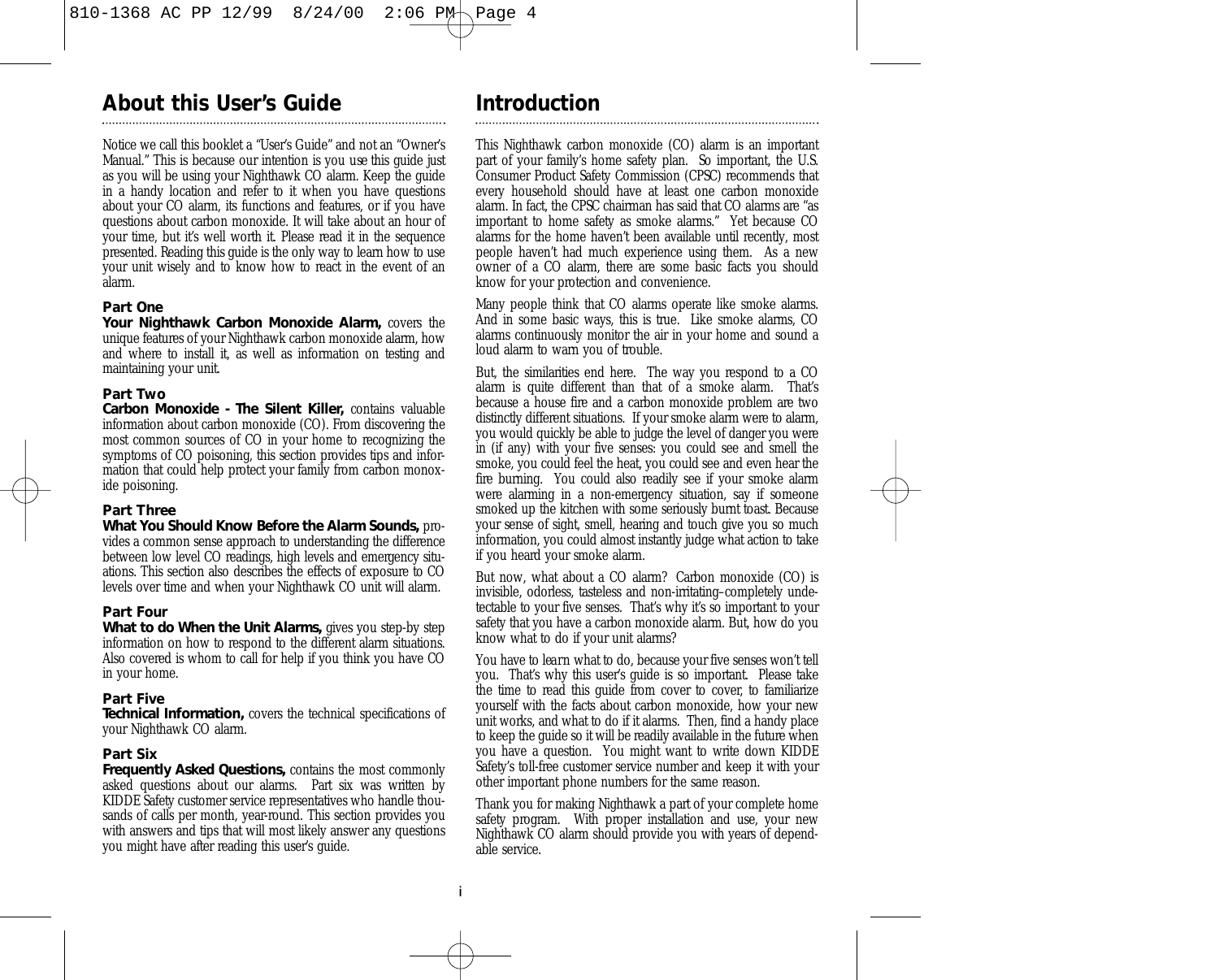## We urge you to read this entire manual in the sequence it is presented. **But, if you only read one part of this guide initially, read this page!**

Listed below are seven easy steps for setting up your Nighthawk CO alarm. Please read the entire guide for complete information.

## **Setting up your CO alarm for first time operation:**

## **Step 1**

Determine the best location for your CO alarm(s). Usually this is in or near bedrooms. Refer to page 1-3 for complete information.

## **Step 2**

Your CO alarm is equipped to be mounted as a corded unit, a direct plug unit or a table top unit. In the "as shipped" configuration, the unit can be plugged directly into a wall socket. (If your outlets are mounted horizontally, please refer to page 1-4). If the transformer/adapter is taken out of the unit, the unit can be mounted on the wall at eye level, while the transformer is plugged into a wall socket. The unit can also be set on a table if the support at the bottom of the unit is pulled out (see illustrations on page 1-1). Refer to page 1-4 for further information on installing your alarm.

## **Step 3**

A 9V battery is needed for backup in the event of a power outage. When installing the battery, use an Energizer 522, Duracell MN 1604 or, for extended life, use an Ultralife lithium power cell model U9VL. Any of these batteries can be purchased where you bought the alarm or at your local hardware store. To install the battery, open the back door and snap battery connector onto battery. You will hear the alarm sound briefly to indicate the unit is receiving power. Place battery into battery compartment and replace back door (refer to page 1-1).

## **Step 4**

Plug the alarm into a standard, unswitched 120 volt AC electric outlet in one of the configurations listed in step 2.

## **Step 5**

You will either see a flashing red dot or you will see three eights  $\blacksquare$  in the digital display indicating the alarm is warming up. After approximately 20 seconds, the first reading will appear on the digital display. The number on the digital display should be zero (0). If not, see page 1-5 for complete information on normal operating characteristics.

## **Step 6**

Make sure the red dot in the digital display is blinking. Then test the unit's operation by pressing and releasing the Test/Reset button. Within 15 seconds you will hear 4 quick beeps – followed by 5 seconds of silence – followed by 4 quick beeps. For complete testing information, refer to page 1-5.

## **Step 7**

While testing the alarm, have someone else check that the alarm can be heard easily from the sleeping areas. The unit should be located where it can wake you if it alarms at night. See page 1-3 for complete information on the best locations for your alarm.

**Caution:** Continuous exposure to the loud 85 decibel alarm at close range over an extended period of time may cause hearing loss.

That's it. Your Nighthawk CO alarm is now monitoring for the presence of carbon monoxide.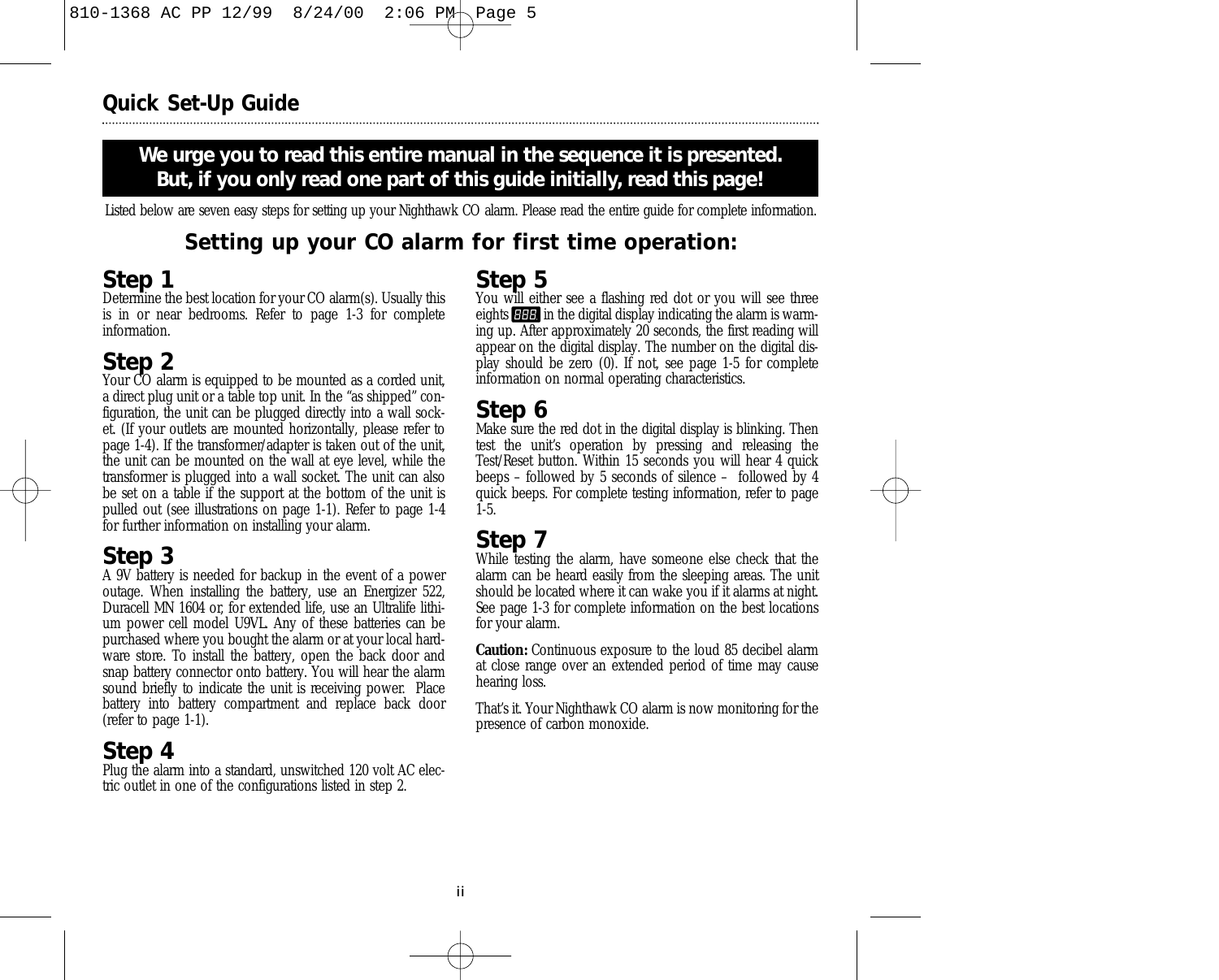## **About Your CO Alarm**

The number one feature that sets Nighthawk apart from other alarms is its unique digital display that gives you a continuos readout of CO levels from 30-999 parts per million. The digital display serves as an early warning of CO presence. Additionally, the digital display gives you added time to find the source of the CO and correct the problem, limiting the risk of unrecognized long term exposure. Of course, the loud 85 decibel alarm warns of higher levels.

Nighthawk is the only CO alarm that gives you the choice of a direct-plug, a 6' power cord or table top unit all in one. Depending on how or where you wish to mount your unit, you can get exactly what you need for a perfect application. These are just a few reasons over 4.5 million families have chosen Nighthawk over every other brand for this kind of life-saving protection.

### *Nighthawk CO Alarm (KN-COPP-3) – front view*





*Nighthawk CO Alarm – rear view*

### 1-1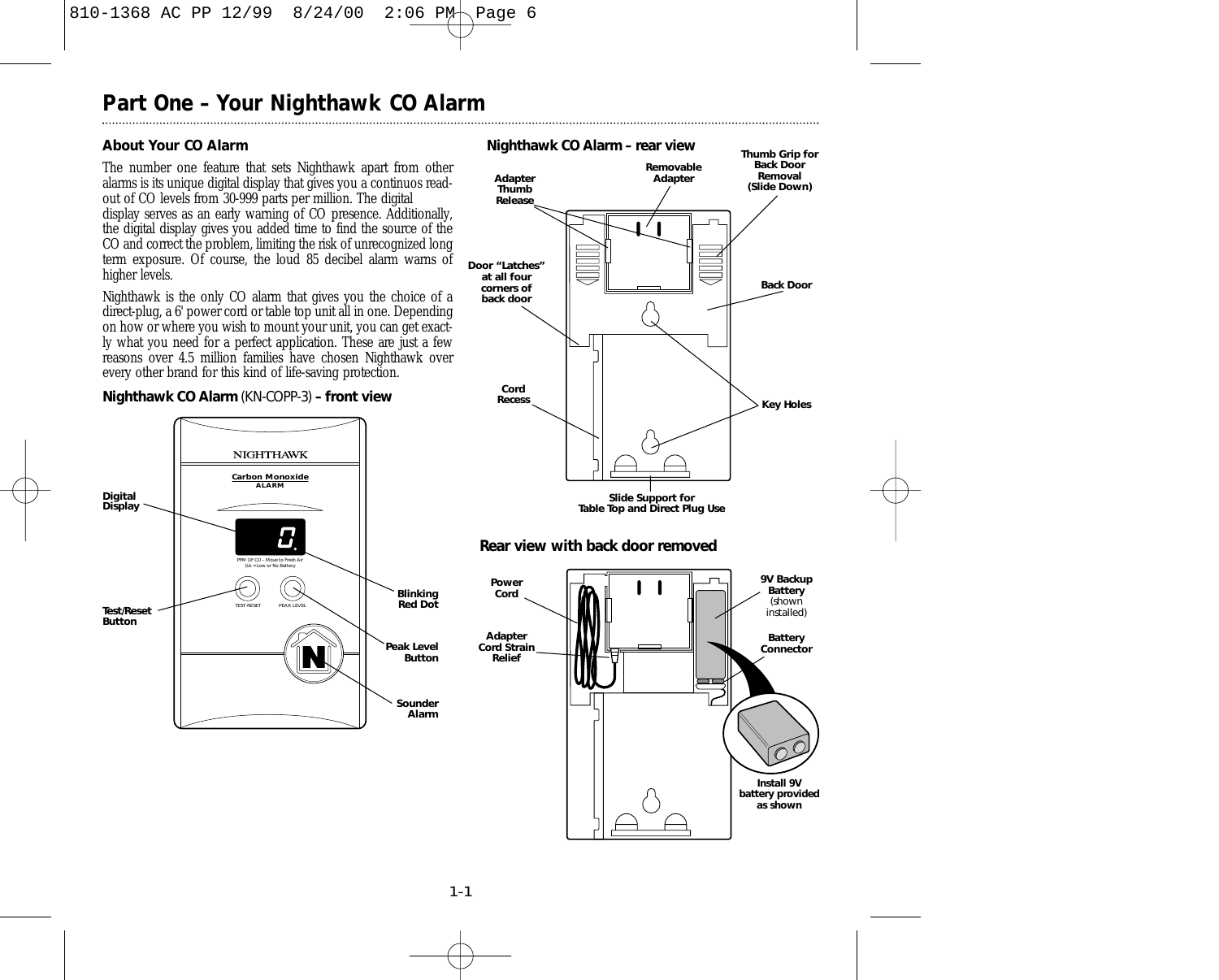### **Nighthawk's Unique Features** *Digital Display*

The continuous digital display shows you the level of carbon monoxide (if any) the unit is sensing. The unit updates this reading every 15 seconds so you can watch levels rise or fall.

Note: If the unit does not sense any CO, the reading is zero (0). In most homes, the unit reads "0" all the time. A reading of "0" is expected under normal conditions, and is good. The blinking dot after the number shows you the unit is operating.

#### *Test/Reset Button*

This button has three functions. First, this is the button you press when you test the unit monthly (see page 1-5 for further details). Secondly, you press this button if the unit alarms and you want to silence the alarm. This will *reset* the unit and it will then again start monitoring for CO, if CO concentration is above 70 ppm the alarm will again sound within 6 minutes. It's also used when resetting the peak level memory. (See page 1-7).

### *Peak Level Button*

By pressing this button, you can see the peak CO level recorded by the alarm since it was last cleared or unplugged. This Nighthawk feature allows you (or heating contractor or fireman) to see exactly how big a CO problem you have so you can react accordingly. (More on the peak level memory feature on page 1-7).

### *Sensor*

The sensor is a highly sensitive, electrochemical sensor that is COspecific to help avoid false alarms. Turn to page 1-7 for more information on how to care for and protect the alarm.

### *Sounder Alarm*

This is the loud 85 decibel pulsing alarm that will sound to alert you to a potential problem. Alarm condition is 4 quick beeps – followed by 5 seconds of silence – followed by 4 quick beeps. Repeat.

**Caution:** Continuous exposure to this sound level at close range over an extended period of time may cause hearing loss. We recommend you cover the sounder with your finger while testing. More on testing on page 1-5,6.

### *Keyholes*

When the alarm is mounted to the wall, these keyholes slide onto the screws in the wall. (See "How to install your alarm on page 1-4).

### *Pull-Out Transformer/Adapter*

This unique Nighthawk feature enables the alarm to be used as a direct plug unit, a wall mounted unit or a table top unit. More on how this unique feature is used for different application, page 1-4.

### *9V Backup Battery*

This CO alarm is not battery operated. The 9V battery is to supply a short-term backup during a power outage. In the event of a power outage, the 9V battery will continue operating the alarm for at least 20 hours.

## **What Carbon Monoxide Alarms Can and Cannot Do**

CO alarms are designed to sense unacceptable levels of CO from malfunctioning furnaces, appliances, gas engines or other sources.

CO alarms provide early warning of the presence of carbon monoxide, usually before a healthy adult would experience symptoms.

This early warning is possible, however, only if your Nighthawk CO alarm is located, installed and maintained as described in this user's guide.

This CO alarm is designed to act as a continuous monitor, it is not designed for use as a short-term testing device to perform a quick check for the presence of CO.

CO alarms have limitations. Like any other electronic device, CO alarms are not fool-proof.

CO alarms have a limited operational life. You must test your CO alarm monthly, because it could fail to operate at any time. If your CO alarm fails to test properly, or if its self-diagnostic test reveals a malfunction, immediately have the unit replaced. See back page for warranty information.

CO alarms will not work without power. This CO alarm requires a continuous supply of electric power.

CO alarms can only sense CO that reaches the unit's sensor. Carbon monoxide may be present in other areas without reaching the alarm. The rate at which CO reaches the unit may be affected by doors or other obstructions. In addition, fresh air from a vent or open window or any other source may prevent CO from reaching the sensor. Please observe cautions on page 1-3 "Where to install your alarm."

CO could be present on one level of the home and not reach a CO alarm installed on a different level. For example, CO in the basement may not reach an alarm on the second level, near the bedrooms. For this reason, we recommend you provide complete coverage by placing a CO alarm on every level of the home.

CO alarms are not smoke alarms. CO alarms do not sense smoke or fire. For early warning of fire you must install smoke alarms, even though carbon monoxide can be generated by a fire.

CO alarms should not be used to detect the presence of natural gas (methane), propane, butane, or other combustible fuels.

CO alarms are not a substitute for property, disability, life or other insurance of any kind. Appropriate insurance coverage is your responsibility. Consult your insurance agent.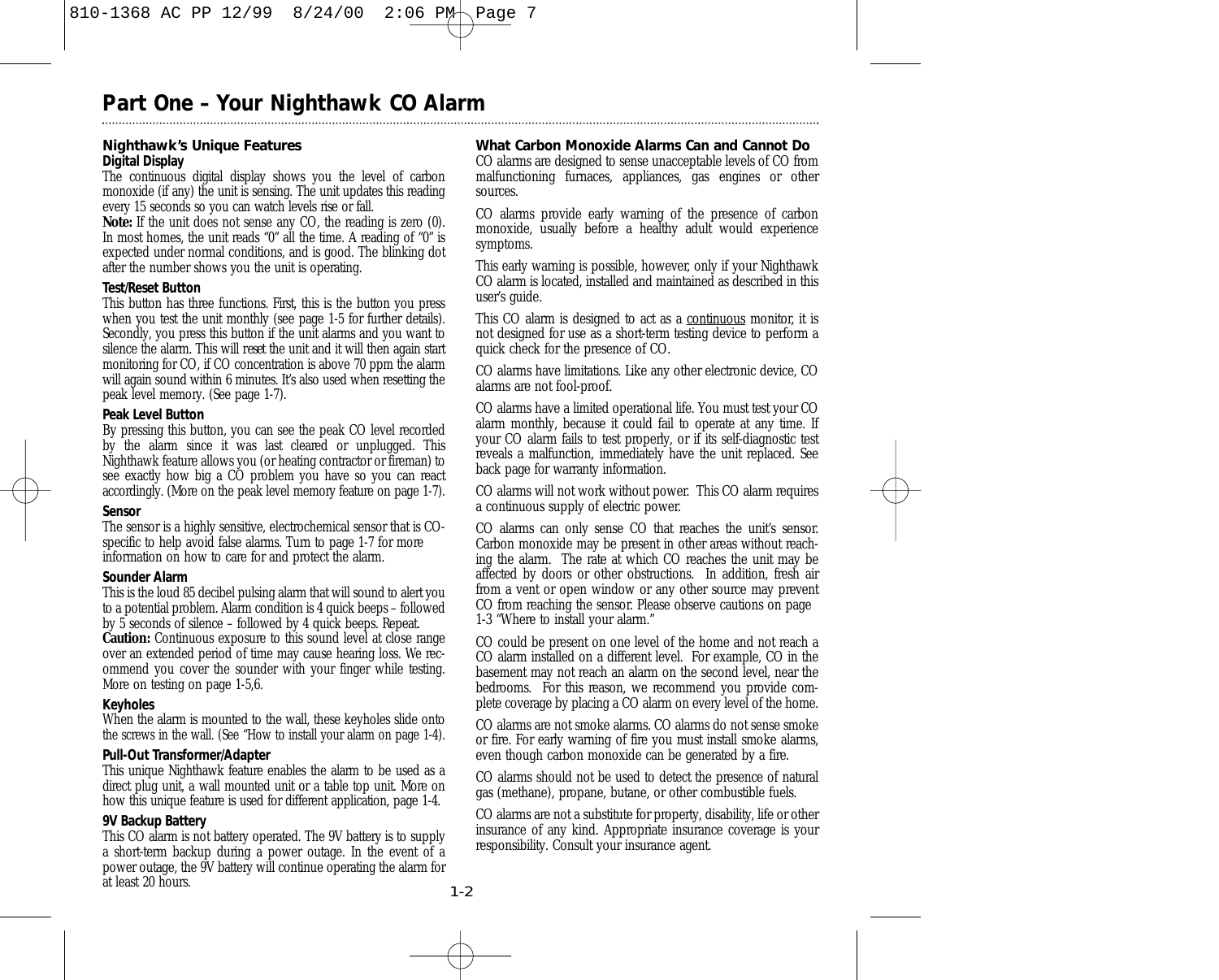## **Where to Install Your CO Alarm**

Your Nighthawk CO alarm should be mounted in or near bedrooms and living areas. It is recommended that you install a Nighthawk CO alarm on each level of a multi-level home. You may use the number and location of smoke alarms installed in your home according to current building code requirements as a guide to the location of your Nighthawk CO alarm(s).

#### **WHEN CHOOSING YOUR INSTALLATION LOCATIONS, MAKE SURE YOU CAN HEAR THE ALARM FROM ALL SLEEP-ING AREAS. IF YOU INSTALL ONLY ONE CARRON MONOX-IDE ALARM IN YOUR HOME, INSTALL THE ALARM NEAR BEDROOMS, NOT IN THE BASEMENT OR FURNACE ROOM.**

Two self-adhesive labels are included with the CO alarm. Add the phone number of your emergency service provider in the space provided. Place one label next to the alarm and one label near a fresh air source such as a door or window

**CAUTION:** This alarm will only indicate the presence of carbon monoxide at the sensor. Carbon monoxide may be present in other areas.

**IMPORTANT:** Improper location can affect the sensitive electronic components in this alarm. Please see the next section describing where NOT to install this alarm.

## 

**Where Not to Install Your CO Alarm To avoid causing damage to the unit, to provide optimum protection, and to prevent unnecessary alarms, follow the directions below where NOT to install this alarm:**

It is not recommended that you install this CO alarm in garages, kitchens or furnace rooms. Installation in these areas could lead to nuisance alarms, may expose the sensor to substances that could damage or contaminate it, or the alarm may not be heard by persons in other areas of the home, especially if they are sleeping.

In the garage, vehicle exhaust can contain some carbon monoxide. These levels are higher when the engine is first started. Within hours of starting a vehicle and backing it out of the garage, the levels present over time can activate the alarm and become a nuisance.

In the kitchen and furnace room, some gas appliances can emit a short burst of carbon monoxide upon start-up. This is normal. If your CO alarm is mounted too close to these appliances, it may alarm often and become a nuisance.

If you must install a Nighthawk CO alarm near a cooking or heating appliance, **install AT LEAST 15 feet away from appliance.**

Do not install in excessively dusty, dirty or greasy areas such as kitchens, garages and furnace rooms. Dust grease or household chemicals can contaminate or coat the alarm's sensor, causing the alarm not to operate properly.

Do not obstruct the vents located at the top and bottom of the alarm. Place the alarm where drapes, furniture or other objects do not block the flow of air to the vents.

Do not install in dead air space, such as peaks of vaulted ceilings or gabled roofs, where carbon monoxide may not reach the sensor in time to provide early warning.

Do not install in turbulent air from ceiling fans. Do not install near doors and windows that open to the outside, near fresh air vents, or anywhere that is drafty. Rapid air circulation from fans or fresh air from outside may cause the sensor to display an inaccurate reading in the presence of CO.

Do not install this alarm in a switch- or dimmer-controlled outlet.

Do not install in areas where the temperature is colder than 40˚F (4.4˚C) or hotter than 100˚F (37.8˚C). These areas include unconditioned crawl spaces, attics, porches and garages. Extreme temperatures will affect the sensitivity of the alarm.

Do not install CO alarm near deep cell large batteries. Large batteries have emissions that can cause the alarm to perform at less than optimum performance.

Avoid the following:

- Excessive spillage or reverse venting of fuel burning appliances caused by outdoor ambient conditions, such as: 1) Wind direction and/or velocity, including high gusts of wind. Heavy air in the vent pipes (cold/humid air with extended periods between cycles). 2) Negative pressure differential resulting from the use of exhaust fans. 3) Simultaneous operation of several fuel burning appliances competing for limited internal air. 4) Vent pipe connections vibrating loose from clothes dryers, furnaces or water heaters. 5) Obstructions in or unconventional vent pipe designs which can amplify the above situations.
- Extended operation of unvented fuel burning devices (range, oven, fireplace, etc.).
- Temperature inversions which can trap exhaust gasses near the ground.
- Car idling in an open or closed attached garage, or near a home.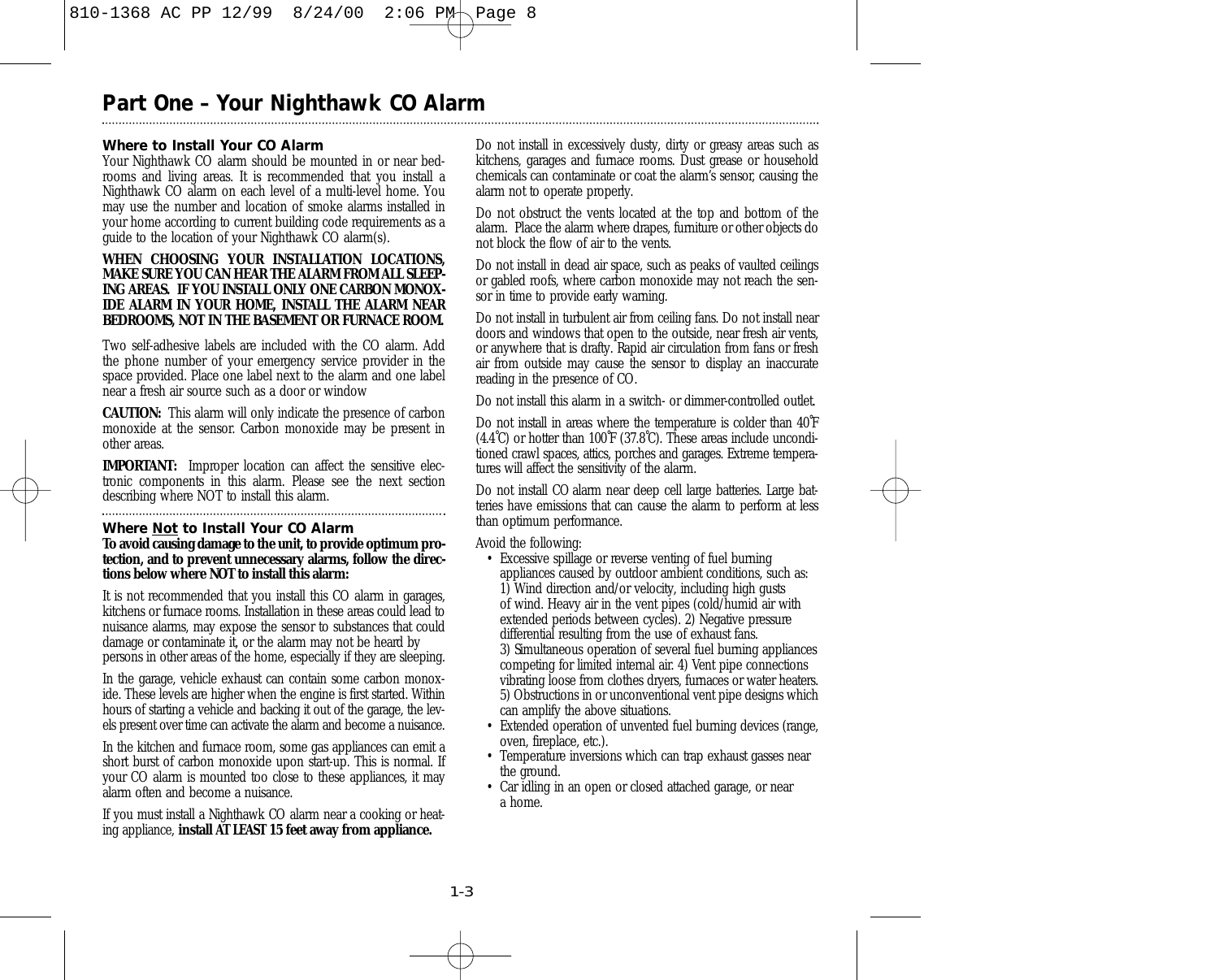## **How to Install Your Alarm**

Your Nighthawk CO alarm with its removable adapter allows you to install the alarm as a wall mounted unit, a direct plug unit, or as a table top unit.

**To install the battery,** open the back door and snap battery connector onto battery. You will hear the alarm sound briefly to indicate the unit is receiving power. Place battery into battery

compartment and replace back door

### **Direct Plug Alarm**

First, refer to "Where to Install Your CO Alarm" on page 1-3 for general guidelines as to where to locate your CO alarm.

In its "as shipped" configuration, your Nighthawk CO alarm is ready to be plugged directly into a wall socket.

## **To install:**

1. Choose a standard 120V outlet to plug alarm into.

2. Pull slide support out approximately .25" until slide snaps in place (this will help support unit in wall outlet).

3. Simply plug in.

## **If outlet is mounted horizontally (sideways):**

If you are going to use your alarm as a direct plug and you are going to plug in to an outlet that is mounted horizontally (sideways), you will need to rotate the adapter 90˚. This simple process is outlined below.

## **To rotate adapter:**

1. With back of unit facing you (with adapter at top), place your thumbs on thumb grips.

2. With your thumbs, push down in the direction of the arrows on the thumb grips and slide back door off.

3. Next, place your thumbs on the adapter thumb releases.

4. Spread adapter thumb releases out and carefully turn alarm over. This will allow adapter to slide out.

5. Rotate the adapter 90˚ to the right (clockwise), and snap firmly back into place.

6. Carefully replace back door by making sure "latches" on all four corners of door are lined up, then firmly press into place.

7. Now simply plug in to outlet.

### **Wall Mounted Alarm**

First, refer to "Where to Install Your CO Alarm" on page 1-3 for general guidelines as to where to locate your CO alarm.

*Installation tips for power cord models:* The power cord option provides more flexibility in mounting locations and allows the alarm to be easily installed at eye level.

**Note:** If you mount the alarm high on a wall, make sure it is **at least 6" from the ceiling**. Any higher than this, it will be in "dead air space" and carbon monoxide may not reach the sensor.

Below is a list of suggested mounting locations if you wish to conceal the power cord:

**Back of unit when used as a wall mount**

- Above a tall bureau, chest of drawers or bookcase
- Above a doorway or closet, securing the cord to the side of the molding

**Note:** Do not cover the alarm with a curtain.

For a wall-mount, you will need to pull out the removable adapter and power cord. This simple process as outlined below.

## **To install:**

1. Follow steps 1 - 4 in the previous column under "To Rotate Adapter."

2. With adapter out, pull out power cord and unwrap it.

3. With cord extended, press last few inches into cord recess. Gently pull cord at bottom of cord recess until cord becomes taught and lays flat in cord recess.

4. Carefully replace back door by making sure "latches" on all four corners of door are lined up, then firmly press into place.

5. Insert the screws provided until head is approx. 1/8" from wall (If mounting in plaster board or drywall, drill 3/16 hole and use plastic anchor provided). Use mounting guide template in back of user's guide to locate holes.

**WALL** ™ **1/8"**

6. Hook the Nighthawk CO alarm unit over the screw onto keyhole in back of unit.

7. Plug cord into electrical outlet.

## **Table Top Alarm**

You can also use your Nighthawk CO alarm as a table top unit. Simply follow the above steps for removing adapter, then instead of mounting to a wall, simply pull out slide support and stand on table, bedside stand, chest of drawers, etc. (refer to diagram on page 1-1).

 $1 - 4$ 



**Back of unit when used as direct plug for sideways outlet**





**Back of unit when used as direct plug**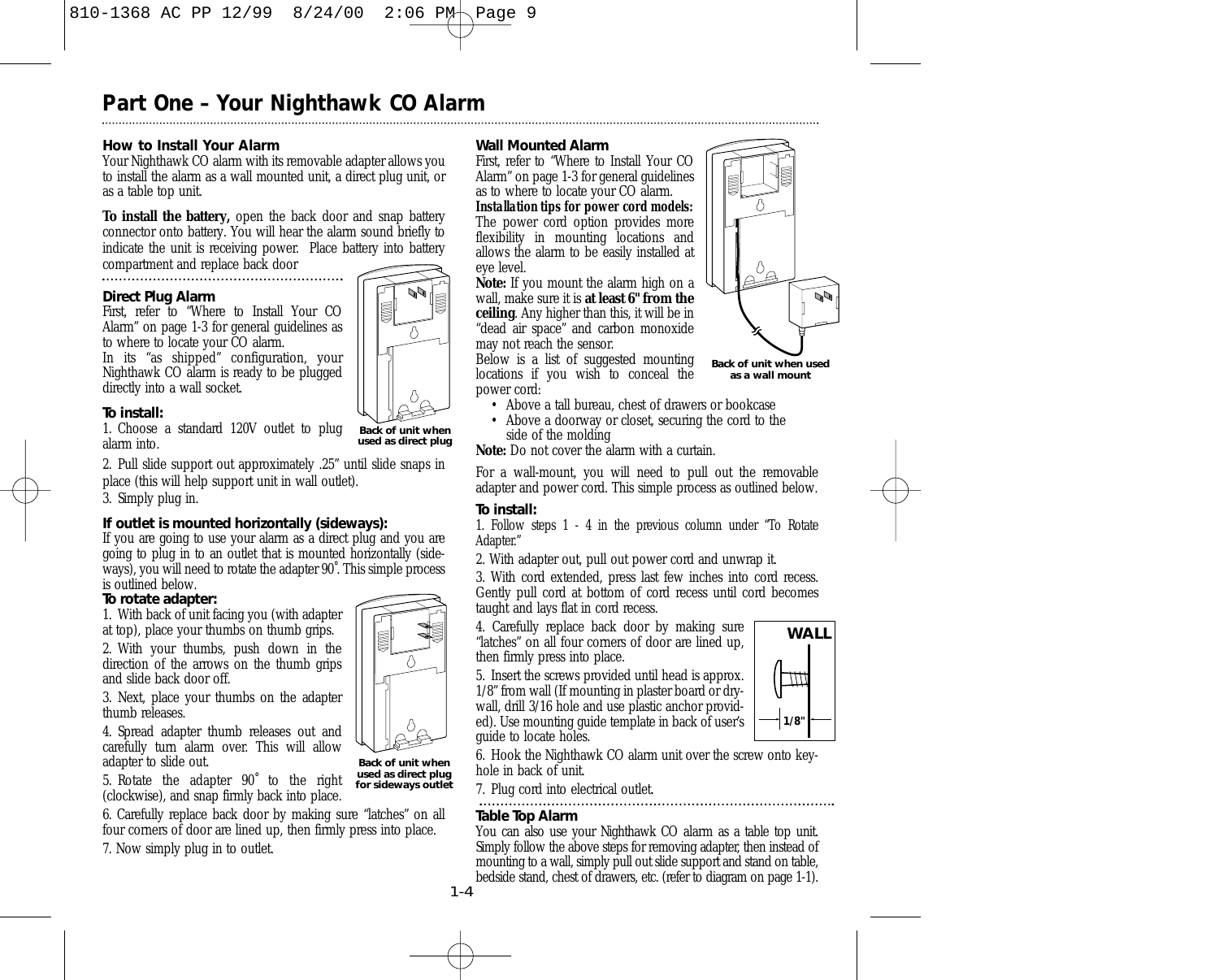## **Normal Operating Characteristics**

*When you first power up the unit,* the alarm will sound briefly to let you know the unit is receiving power and that the alarm circuit is functioning.

You should see three eights **EFFE** on the digital display, indicating the alarm is in the start-up mode. The three eights will remain

for approximately 20 seconds. You should see a blinking red dot to the lower right of the digital display. The blinking dot shows that the alarm is operating.



Within 20 seconds, your CO alarm will start

monitoring for CO. The number indicates a measurement of carbon monoxide in parts per million (ppm). **Note:** The number will probably be zero (0). This is a normal condition for most households and shows that no measurable amount of CO has been detected.

The alarm has begun monitoring the air for carbon monoxide and will continue to do so as long as it receives power.

*When the alarm is unplugged or loses power and you have a good 9V battery installed,* the alarm will automatically switch to its battery backup mode and you will notice the following:

- The digital display will show a blinking dot only this helps conserve the battery's power.
- The digital display will show a number only if it senses carbon monoxide while in backup mode.
- If CO is detected while on battery backup, alarm pattern is 4 quick beeps – followed by 5 seconds of silence – followed by 4 quick beeps. After 4 minutes, alarm pattern is 4 quick beeps every 60 seconds.

Note: The alarm will operate on battery backup for at least 20 hours. When AC power is restored, the alarm will automatically switch back to normal operating mode.

### *When the alarm is unplugged or loses power and you have a low battery installed,* you will notice the following:

- A fading alarm will sound alerting you the unit has switched to its backup mode, but the 9V battery is low.
- A blinking dot will be displayed and the sounder will chirp every 15 seconds.
- When peak level is pushed, the display will alternate between "Lb." and CO reading.

## *When battery is depleted:*

- A blinking dot will be displayed and the sounder will chirp approximately every 30 seconds.
- Pressing the test button will result in a chirp approximately every one second. The alarm **will not** detect CO if battery is depleted. Replace battery.

## *Constant exposures to high or low humidity may reduce battery life.*

## *We recommend you replace your 9V battery at least every six months.*

## **How to Test Your Alarm**

There are two aspects of the alarm's operation that can be tested: the electronics and the sensor response. Instructions on testing each are outlined below and on the next page.

## **Testing the Electronics**

**You should test the alarm once a month**, following the directions listed below. If at any time you test the alarm and it does not perform as described below, have it replaced immediately. Turn to page 1-6 "How to know if your alarm is malfunctioning" for a description of the characteristics of a malfunctioning alarm and what you should do if a malfunction occurs.

Observe the alarm weekly to make sure the red dot is blinking, indicating normal operation.



If the dot is not blinking, unplug the alarm for three minutes, then plug in again. This will clear the alarm for restart. If the dot does

**Blinking Dot**

not resume blinking, your alarm may be malfunctioning.

*To test the alarm,* press the Test/Reset button. If the unit is operating properly, you should notice the following:

• The display shows three eights **HHH**, and then shows a number (usually around 200). You should then hear 4 quick beeps – followed by 5 seconds of silence – followed by 4 quick beeps. The unit will then show the three eights for several seconds. It will then return to monitoring for carbon monoxide.

Familiarize yourself and household members with the alarm pattern described above. In the event of a CO incident, this pattern will continue to repeat as long as CO is present.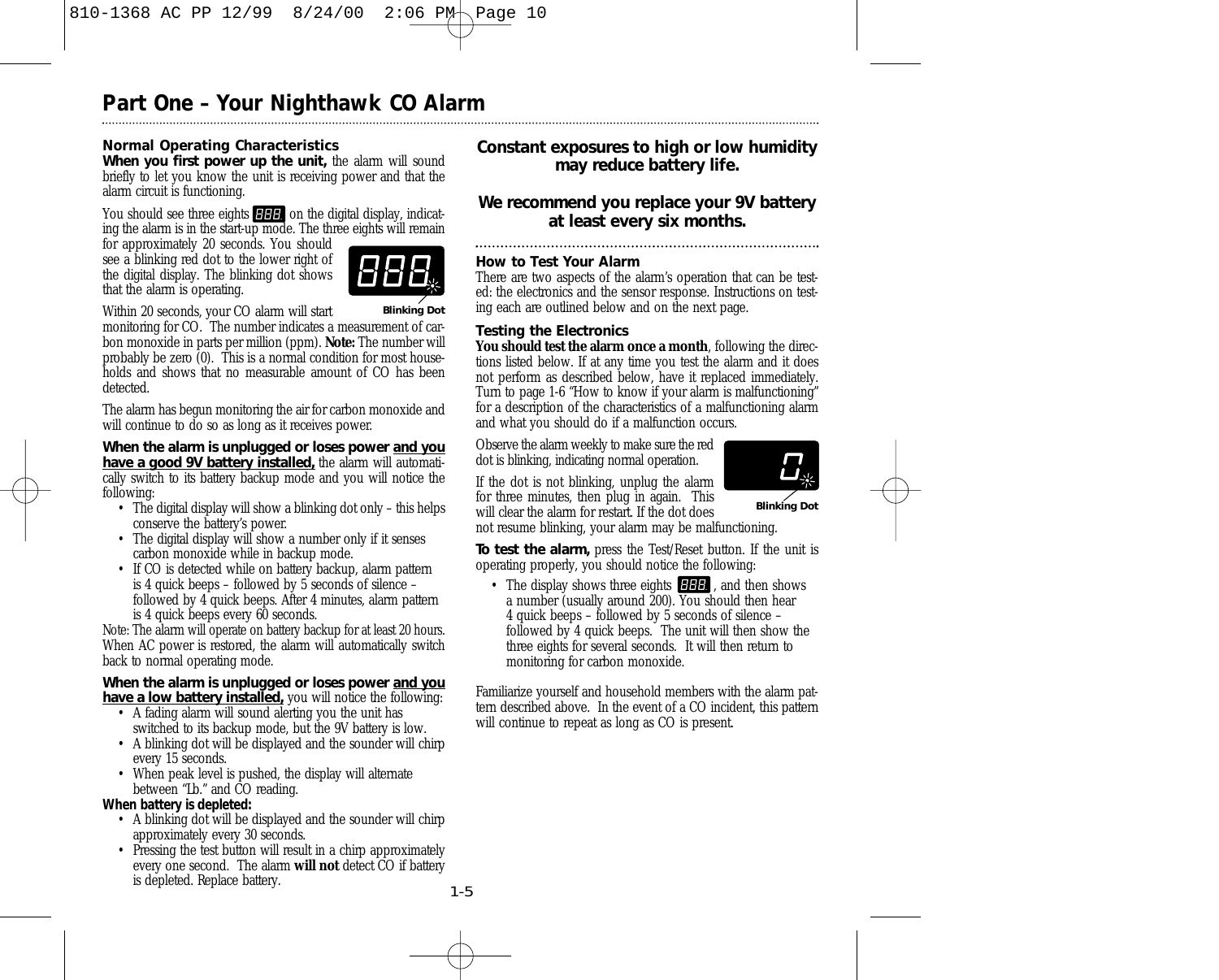## **How to Test Your Alarm (continued)**

**NOTE:** Pressing the Test/Reset button tests the functions of the alarm's internal components, circuitry and micro-computer. **YOU DO NOT NEED TO PRESS THE TEST BUTTON TO TAKE A CO READING.** CO readings are automatically shown on the alarm's digital display. If the alarm shows zero (0), then no measurable amount of CO has been sensed by the alarm within the past 15 seconds.

### **Testing the sensor response**

While it is not required, on occasion you may wish to observe and become familiar with your alarm's response in the actual presence of carbon monoxide. The best and safest way to do this is with either a cigarette or an incense stick. To perform this test you will need: your alarm, matches or a butane lighter, an ashtray, and either a cigarette or an incense stick.

**CAUTION:** Please refer to the "Frequently Asked Questions" section for warnings on how NOT to test the sensor response.

**WARNING:** This test should be done by adults only. Children should be warned never to light matches or butane lighters. Please use caution when performing the test described below. Avoid burns from flame or hot materials. Avoid inhaling excessive smoke from the cigarette or incense stick. Extinguish all flames and properly discard all hot materials.

**Step 1.** With a match or a lighter, light a single cigarette or incense stick. Extinguish the match or lighter. Make sure an ashtray is available to discard ashes, matches and the burned cigarette or incense stick.

**Step 2.** Hold the smoldering cigarette or incense stick 12 - 15 inches directly *below* the bottom air vents of the CO alarm, making sure the stream of smoke rises into the vents.

**Step 3.** Continue holding the cigarette or incense stick directly below the alarm for 3 - 5 minutes. Note: Do not hold the cigarette or incense stick closer than 12 inches to the alarm as smoke *will* cause a yellow stain to develop on the alarm's outer case.

**Step 4.** If your unit alarms, you can silence it by pressing Test/Reset button and removing the source of CO.

**Step 5**. Extinguish the cigarette or incense stick by pressing the smoldering tip into the ashtray.

## **How to Know If Your Alarm is Malfunctioning**

Your alarm performs an internal self-diagnosis every 15 seconds to make sure that it is functioning properly. The alarm is designed to alert you in the unusual event of a malfunction.

## **If the alarm malfunctions.**

In the rare event that your alarm malfunctions, it will alert you with one of these signal groups (depending upon the type of malfunction that occurs):

### **Malfunction Signal Group 1 - Component Failure**

- An intermittent "chirping" alarm will sound every 20 secs., and
- An "Err" message will appear on the digital display

## **OR,**

### **Malfunction Signal Group 2 - Microprocessor Failure**

- The alarm will sound continuously, and
- The digital display will be blank, and
- The alarm cannot be shut off by pushing "Test/Reset" button

Unplug the alarm immediately and return for warranty exchange (see "Warranty" on back page).

### **Low Battery Warning**

If the 9V battery is missing, or if the battery's power is low, an "Lb" message will display which blink's alternately with the current CO reading every second. If this happens, you need to replace the battery. Refer to page 1-5 for more on low battery warnings.

### **What to do if you're not sure...**

PLEASE familiarize yourself with the malfunction alert, and do not confuse these signals with an alarm. After reading the information above, if you are still unsure whether your alarm is operating properly, call the KIDDE Safety toll-free consumer hotline at 800-880- 6788 to do a quick diagnostic check of the alarm over the phone. The customer service representative will be able to assist you and answer your questions.

If your alarm sounder is beeping, and you are not sure if it is a CO alarm or a malfunction alert, reset the alarm, open windows for ventilation, turn off fuel-burning appliances (like kerosene or oil heaters, furnaces, gas ranges, wood-burning stoves, water heaters, or other fossil-fuel burning appliances). For furnaces, you can simply turn down the thermostat to its lowest setting. Open windows and doors for ventilation. Then call the KIDDE Safety toll-free consumer hotline at 800-880-6788 for assistance.

Remember, if you call a qualified technician (such as a licensed heating contractor, utility service technician, chimney sweep or fuel provider) to check your residence for CO, you will most likely be charged for a service call. KIDDE Safety customer service operators are available to answer your questions and assist you in nonemergency situations at no charge.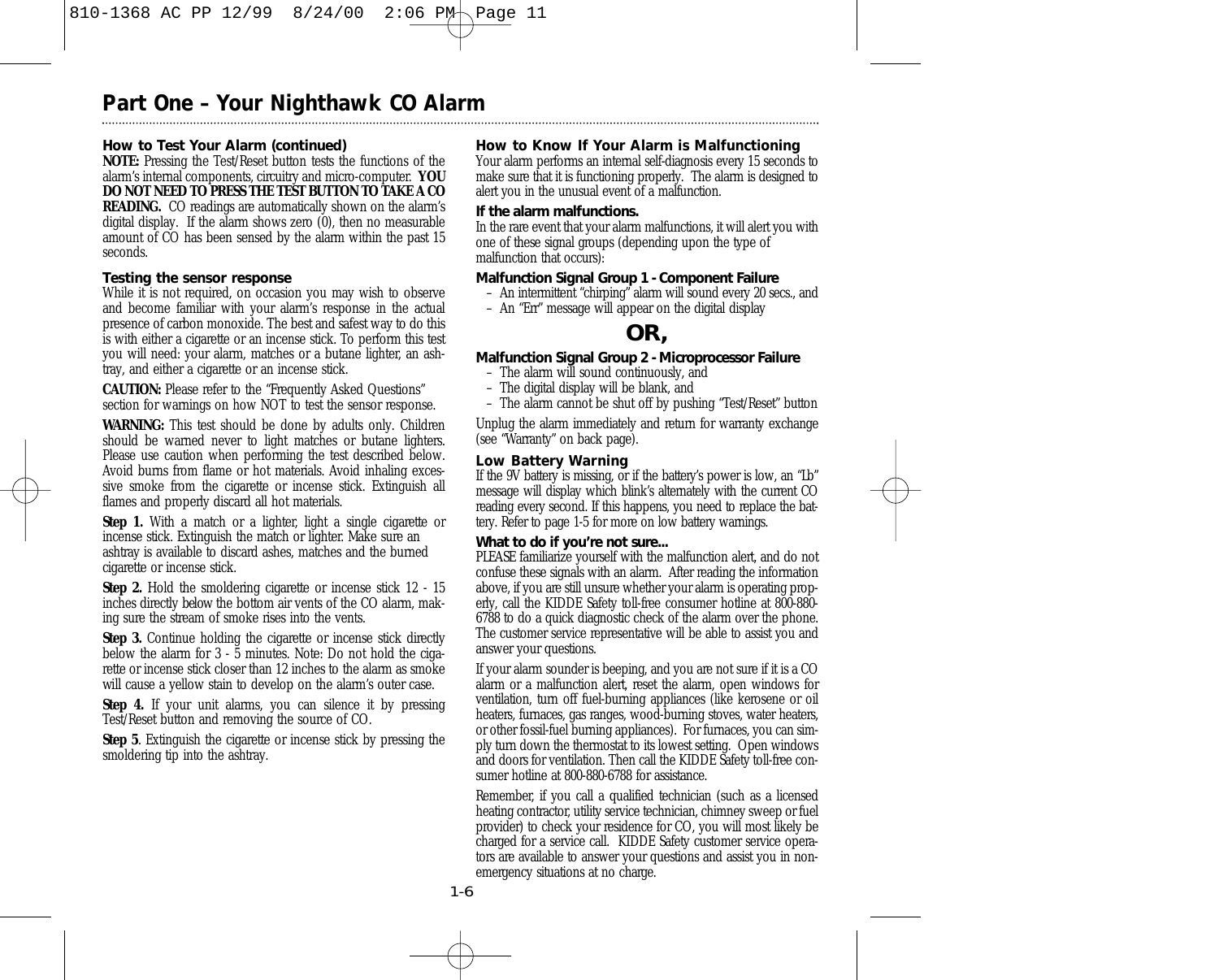## **How to Know If Your Alarm is Malfunctioning (continued)**

Never ignore a CO alarm. A true alarm is an indication of potentially dangerous levels of carbon monoxide. CO alarms are designed to alert you to the presence of carbon monoxide before an emergency, before most people would experience symptoms of carbon monoxide poisoning, giving you time to resolve the problem calmly.

## **How to Care for Your Alarm**

To keep your alarm in good working order, you must follow these simple steps:

## **WHAT YOU SHOULD DO:**

- Test the alarm once a month by pressing the Test/Reset button (see page 1-5,6).
- Vacuum the alarm cover once a month to remove accumulated dust. Use the soft brush attachment of your vacuum cleaner, and unplug the alarm from the electrical outlet before vacuuming.
- Instruct children never to touch, unplug or otherwise interfere with the alarm. Warn children of the dangers of CO poisoning.

## **WHAT YOU SHOULD NOT DO:**

- Never use detergents or solvents to clean the alarm. Chemicals can permanently damage or temporarily contaminate the sensor.
- Avoid spraying air fresheners, hair spray, paint or other aerosols near the alarm.
- Do not paint the alarm. Paint will seal the vents and interfere with proper sensor operation.
- Do not mount the alarm directly above or near a diaper pail, as high amounts of methane gas can cause temporary readings on the digital display.

**Note:** If you will be staining or stripping wood floors or furniture, painting, wall-papering, or using aerosols or adhesives for a do-ityourself project or hobby, **before you begin: Remove the alarm to a remote location to prevent possible damage to or contamination of the sensor.** You may wish to unplug the alarm and store in a plastic bag during the project.

The following is a list of substances that at high levels can affect the sensor and cause temporary readings on the digital display that are not carbon monoxide readings:

**Methane, propane, iso-butane, ethylene, ethanol, alcohol, iso-propanol, benzene, toluene, ethyl acetate, hydrogen, hydrogen sulfide, sulfur dioxides.** 

Also most **aerosol sprays, alcohol based products, paints, thinners, solvents, adhesives, hair sprays, aftershaves, perfumes, auto exhaust** (cold start) and some cleaning agents.

## **The Peak Level Memory Button**

Although the peak level feature will display levels below 30 PPM, these levels will not result in an alarm no matter how long the device is exposed to these levels.

The peak level feature is helpful in indentifying low level CO occurrences below 30 PPM. Although the unit will not automatically display levels below 30 PPM, it will detect and store these readings in memory. By pressing the peak level button, concentration levels as low as 11 and up to 999 PPM will be displayed.

Concentrations of CO between 0 and 30 PPM can often occur in normal everyday conditions. Concentrations of CO below 30 PPM may be an indication of a transient condition that may appear today and never reappear. Just a few examples of conditions and/or sources that may cause low level readings are heavy automobile traffic, a running vehicle in an attached garage, an appliance that emits CO when starting up, a fire in a fireplace or charcoal in a nearby barbecue. A temperature inversion can trap CO generated by traffic and other fuel burning appliances causing low level readings of CO.

Normally, the digital display will read "0" and under certain conditions you may notice levels of 30 or more for short periods of time, by using the Peak level memory feature on the Nighthawk CO alarm you can view concentrations of CO between 11 and 30 PPM. Use the low-level concentrations shown in memory as a tool in identifying the source of the CO. It may be helpful to purchase additional Nighthawk CO Alarms to place in different locations throughout your house to isolate the CO source. Monitor the CO concentrations shown in the peak level memory to see if readings occur in certain areas at certain times of the day, or near a particular appliance.

Once the source is located, correcting the problem may be as easy as opening a window, venting an appliance, backing a car out of the garage a safe distance from living quarters, closing the garage door, and letting the car warm up outside. It could be possible that a weather condition caused the low-level reading and the condition may or may not happen again.

Some CO conditions may start out as low level leaks but could develop into CO concentrations that could become harmful. If this happens, the CO alarm will detect the dangerous level and alarm, notifying you and others of the conditions. DO NOT ignore high concentration readings above 30 PPM or a CO alarming device that is in alarm. Refer to page 4-1 for more details.

CO concentrations displayed below 30 PPM in memory are for reference only and the accuracy of the concentration shown may not be as accurate as noted on page 5-1.

## **To Reset the Peak Level Memory…**

**Step 1.** Press the peak level button.

**Step 2.** With the peak level button still pressed, press the test/reset button for two seconds and release.

The number on the display will turn to "0". The memory has now been cleared and the alarm will begin monitoring for CO within a few minutes.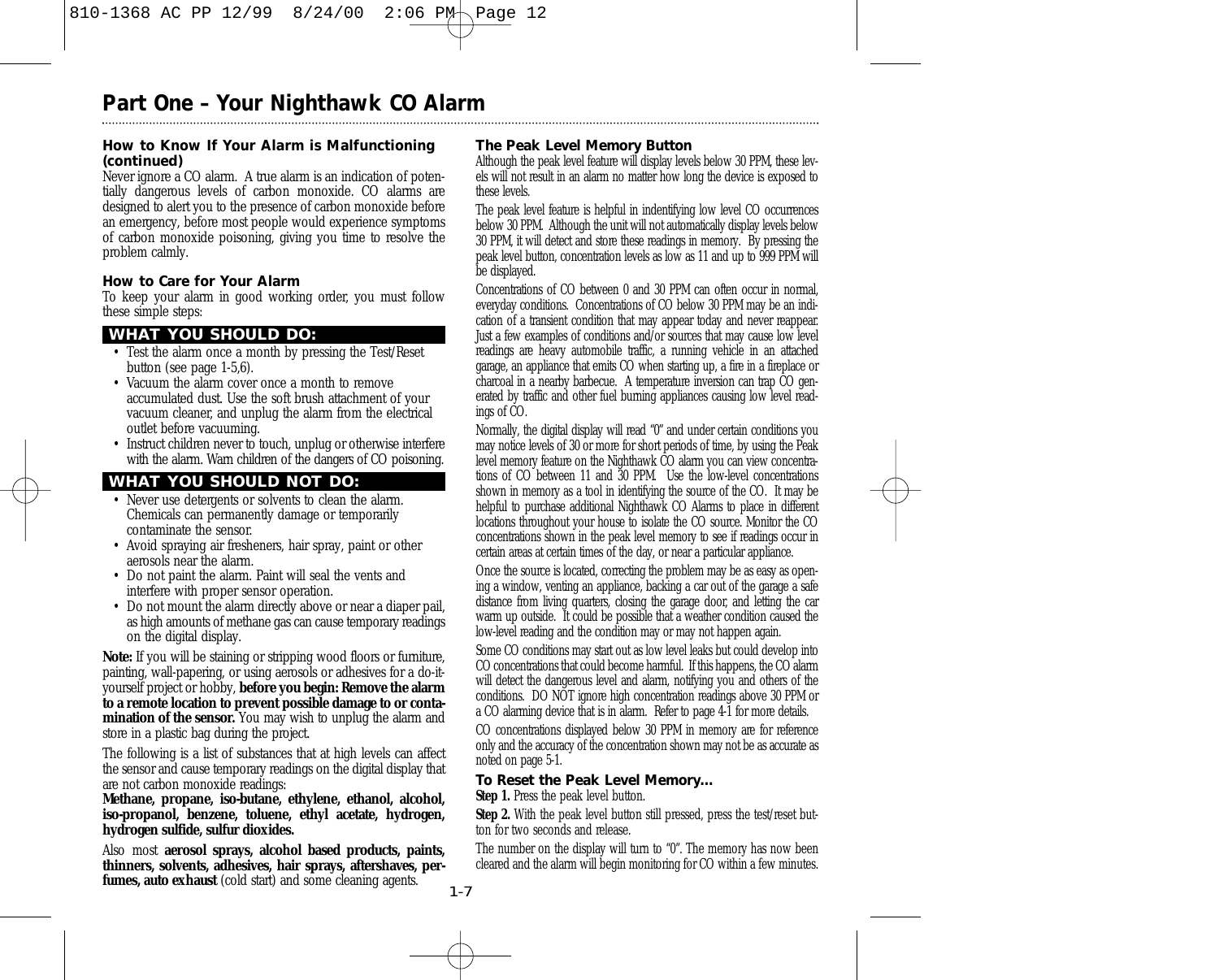## **Part Two – Carbon Monoxide-The Silent Killer**

## **What is Carbon Monoxide?**

Carbon monoxide (CO) is an odorless, colorless, poisonous gas created when any fuel is burned – gasoline, propane, natural gas, oil, wood, coal, and even tobacco. When combustion air is limited, more CO is produced. Serious problems can develop when combustion by-products are not properly vented outside the house.

You've probably heard about carbon monoxide poisoning in the news recently. It's a problem receiving more attention because groups like the American Lung Association and the Consumer Product Safety Commission have made it a priority to warn the public about the dangers of this deadly household poison.

### **What are the Effects of CO Exposure?**

When you breathe carbon monoxide, it enters your bloodstream through your lungs and attaches to red blood cells. These red blood cells, called hemoglobin, carry oxygen throughout your body. Carbon monoxide molecules attach to the red blood cells 200 times faster than oxygen, preventing the flow of oxygen to your heart, brain and vital organs. As carbon monoxide accumulates in your bloodstream, your body becomes starved for oxygen. The amount of carbon monoxide in a person's body can be measured by a simple blood test, called a "carboxyhemoglobin level" test .

The early symptoms of carbon monoxide poisoning are often mistaken for the flu – headache, dizziness, weakness, nausea, vomiting, sleepiness, and confusion.

Breathing very high concentrations of carbon monoxide can be lethal in minutes. Breathing low concentrations over time is dangerous, too. Long term exposure to low levels could cause permanent heart and brain damage.

## **Could Your Family be at Risk for CO Poisoning?**

Carbon monoxide is the number one cause of poisoning deaths in the United States. According to the Mayo Clinic, at least 10,000 Americans are affected by CO poisoning each year.

While anyone is susceptible, experts agree that unborn babies, small children, senior citizens and people with heart or respiratory problems are especially vulnerable to CO and are at the greatest risk for death or serious injury.

## **Where Does CO Come From?**

Inside your home, appliances used for heating and cooking are the most likely sources of carbon monoxide. Vehicles running in attached garages can also produce dangerous levels of carbon monoxide.

A by-product of combustion, carbon monoxide can be a potential problem from a number of common sources – automobiles, furnaces, water heaters, fireplaces, wood stoves, charcoal grills, gas ranges, space heaters and portable generators.

When these appliances are in good working condition with proper ventilation, lethal carbon monoxide gas is vented outdoors where it quickly disperses. But even the slightest malfunction or misuse of any of these sources can lead to a build-up of carbon monoxide in your home that can become deadly before you'd even know it's there.

And you don't have to have ancient appliances to have a problem. Today's more energy-efficient, airtight home designs can trap CO-polluted air inside where it can quickly build to lethal  $\hat{ev}$ els.

### **What Can You do to Protect Your Family?**

To be safe, know the possible sources of CO in your home. Keep fuel-burning appliances and their chimneys and vents in good working condition. Learn the early symptoms of exposure, and if you suspect carbon monoxide poisoning, move outside to fresh air and get emergency help. A blood test can confirm that CO caused the problem.

Your first line of defense is an annual inspection and regular maintenance of your appliances. Contact a licensed contractor or call your local utility company for assistance.

But remember, problems can begin after an inspection is over, like a crack in a furnace heat exchanger, or a leak in a water heater vent or a bird's nest blocking a flue. Other sources are nearly impossible to detect: even a change in the air pressure outside can turn a normally safe situation deadly. That's why you need the 24-hour protection provided by a CO alarm.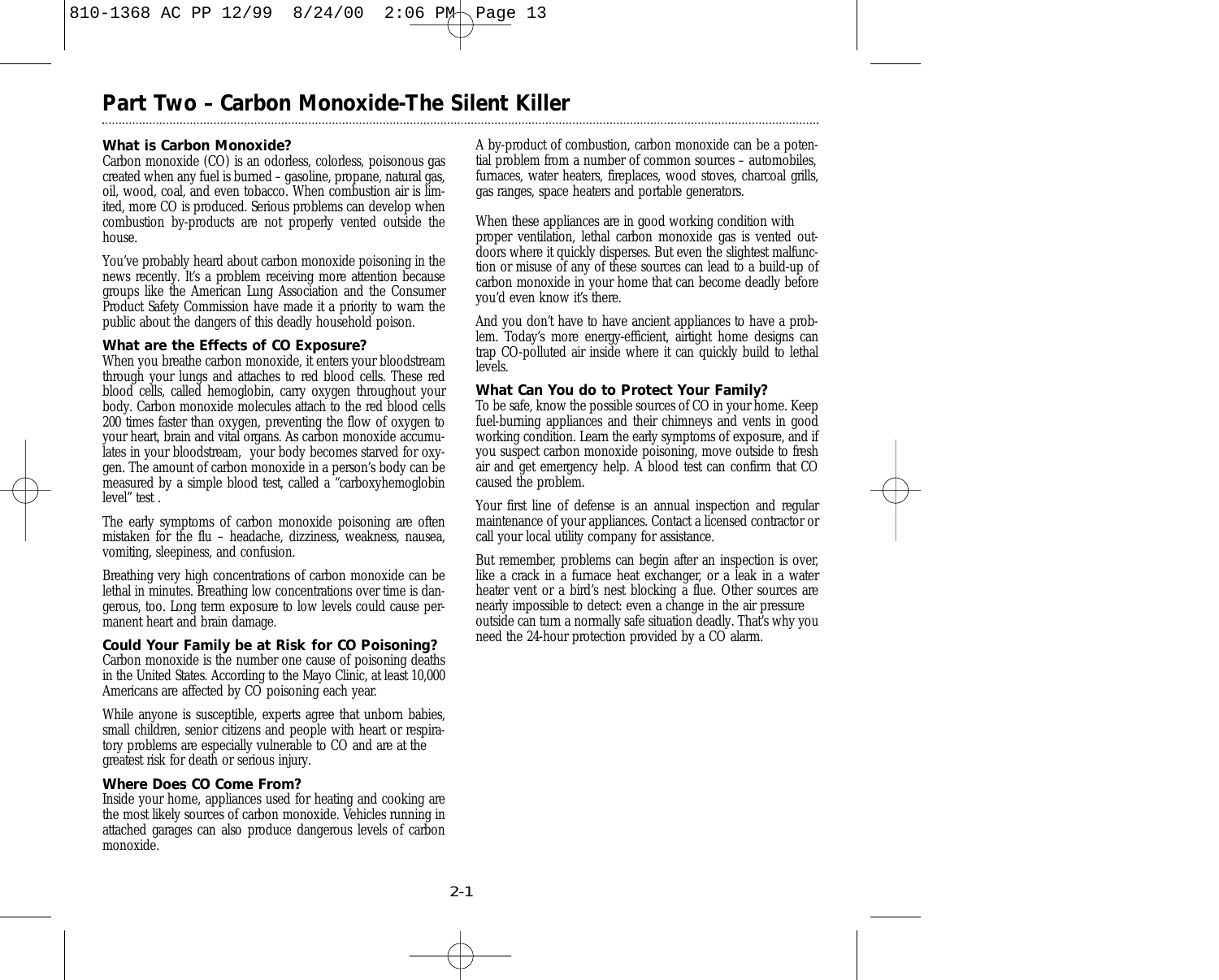## **Part Two – Carbon Monoxide-The Silent Killer**

## **Home Safety Tips**

## **What You Can Do...**

- Buy only appliances approved by a nationally recognized testing laboratory.
- Choose fuel-burning appliances that can be vented to the outdoors, whenever possible.
- Make sure appliances are installed according to manufacturer's instructions and local building codes. Most appliances should be installed by professionals and should be inspected by the proper authority after installation.
- Have the heating system, vents, chimney and flue inspected and cleaned by a qualified technician every year.
- Follow manufacturer's directions for safe operation of all fuel-burning appliances.
- Examine vents and chimneys regularly for improper connections, visible rust or stains.
- Open a window when a fireplace or wood-burning stove is in use, and provide adequate outdoor air for furnace and water heater.
- Notice problems that could indicate improper appliance operation:
	- Decreasing hot water supply
	- Furnace unable to heat house or runs constantly
	- Sooting, especially on appliances
	- Unfamiliar or burning odor
	- Yellow or orange flame
- Be aware of the symptoms of carbon monoxide poisoning: – headaches, dizziness, weakness, sleepiness, nausea, vomiting, confusion and disorientation.
- Recognize that CO poisoning may be the cause when family members suffer from flu-like symptoms that don't disappear but improve when they leave home for extended periods of time.
- Install a UL 2034 Listed CO alarm for added safety.
	- The Consumer Product Safety Commission recommends that every residence with fuel-burning appliances be equipped with a UL Listed CO alarm.

## **What You Should Not Do...**

- Never burn charcoal inside a home, garage, cabin, RV or camper.
- Never install, service, or convert fuel-burning appliances from one type to another without proper knowledge, skills and tools.
- Never use a gas range, oven, or clothes dryer for heating.
- Never operate unvented gas-burning appliances, such as kerosene or natural gas space heaters, in a closed room.
- Never operate gasoline-powered engines (like vehicles, motorcycles, lawn mowers, yard equipment or power tools) in confined areas such as garages or basements, **even if** an outside door or window is open.
- Never ignore a safety device when it shuts off an appliance.
- Never ignore a CO alarm.

## **Be Aware of the Warning Signs of Carbon Monoxide: Clues You Can See...**

- Streaks of carbon or soot around the service door of your fuel-burning appliances.
- A yellow or orange flame may indicate a problem with natural gas appliances.
- Excessive rusting on flue pipes or appliance jackets.
- Loose or missing furnace panel.
- Moisture collecting on the windows and walls of furnace rooms.
- Loose or disconnected vent/chimney, fireplace or appliance.
- Small amounts of water leaking from the base of the chimney, vent or flue pipe.
- Rust on the portion of the vent pipe visible from outside your home.
- The absence of a draft in your chimney (indicating blockage).
- Fallen soot from the fireplace chimney.
- Loose, damaged or discolored bricks on your chimney.

## **Clues You Cannot See...**

- Internal appliance damage or malfunctioning components
- Improper burner adjustment
- Hidden blockage or damage in chimneys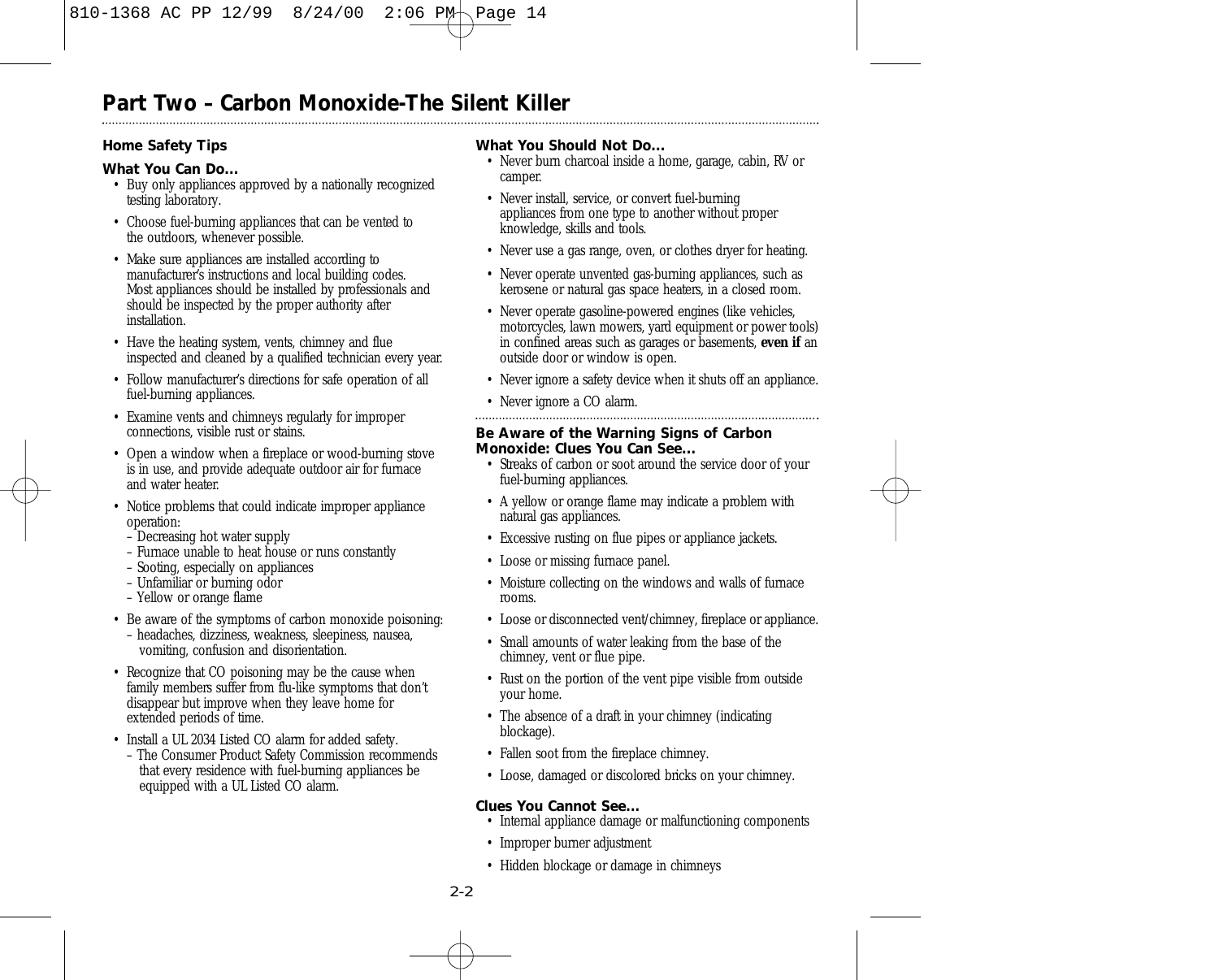## **Part Three – What You Should Know Before the Alarm Sounds**

### **Learn the difference between dangerous levels, high levels, mid levels and low levels:**

*Dangerous levels,* **when someone is experiencing symptoms of CO poisoning and CO readings are** *generally* **above 100 ppm.** Anytime someone is experiencing the symptoms of carbon monoxide poisoning this should be treated as an EMERGENCY. Follow the instructions on page 4-1.

*High levels,* **generally above 100 ppm, with no one experiencing symptoms.** This should be treated as an URGENT situation. Follow the instructions on page 4-1.

*Mid levels,* **generally between 50 ppm to 100 ppm.** This should be cause for CONCERN and should not be ignored or dismissed. Follow the instructions on page 4-1.

*Low levels,* **generally below 50 ppm.** This indicates a need to watch the situation closely to see if it resolves itself or worsens. Follow the instructions on page 4-2.

#### **Determine if anyone in the household is at high risk for CO poisoning:**

Many cases of reported carbon monoxide poisoning indicate that while victims are aware they are not well, they become so disoriented they are unable to save themselves by either exiting the building or calling for assistance.

You should **take extra precautions to protect high risk persons** from CO exposure because they may experience ill effects from carbon monoxide at levels that would not ordinarily affect a healthy adult. Are there any infants or small children in the home? Be sure to check them for signs of possible CO poisoning because they might have trouble explaining their symptoms. Infants and children are more susceptible to CO poisoning than a healthy adult.

Pregnant women should be aware that their unborn fetus could be harmed by exposure to carbon monoxide, even when the mother suffers no ill effect herself. Any pregnant woman who suspects she may have been exposed to carbon monoxide should immediately contact her physician.

Is there anyone in the household who is elderly, or who has anemia, heart disease or respiratory problems, emphysema or chronic bronchitis? These individuals are at higher risk for CO poisoning and for health problems from exposure to low levels of carbon monoxide.

If anyone in the household is at high risk for CO poisoning, we urge you to take extra precaution to prevent possible poisoning. If the unit alarms or if CO readings are shown on the digital display, remove the at-risk person from the premises, if possible. Ventilate the area. The high-risk person(s) should not re-enter the residence until the source of the CO problem has been identified and corrected.

| Low Levels:<br>Generally 50 ppm and<br>below. | Concentration<br>of CO in Air<br>(ppm = parts per million) | Approximate Inhalation Time and Symptoms Developed                                                                          |  |  |  |
|-----------------------------------------------|------------------------------------------------------------|-----------------------------------------------------------------------------------------------------------------------------|--|--|--|
| Mid Levels:<br>Generally 50 ppm to            | 50 ppm                                                     | The maximum allowable concentration for continuous exposure for healthy adults<br>in any 8-hour period, according to OSHA*. |  |  |  |
| $100$ ppm.                                    | $200$ ppm                                                  | Slight headache, fatique, dizziness, nausea after 2-3 hours.                                                                |  |  |  |
| <b>High Levels:</b>                           | 400 ppm                                                    | Frontal headaches within 1-2 hours, life threatening after 3 hours.                                                         |  |  |  |
| Generally 100 ppm and<br>above if no one is   | 800 ppm                                                    | Dizziness, nausea and convulsions within 45 minutes. Unconsciousness within<br>2 hours. Death within 2-3 hours.             |  |  |  |
| experiencing symptoms.                        | 1,600 ppm                                                  | Headache, dizziness and nausea within 20 minutes. Death within 1 hour.                                                      |  |  |  |
| Dangerous Levels:                             | 3,200 ppm                                                  | Headache, dizziness and nausea within 5-10 minutes. Death within 25-30 minutes.                                             |  |  |  |
| Generally 100 ppm and<br>above if someone is  | 6,400 ppm                                                  | Headache, dizziness and nausea within 1-2 minutes. Death within 10-15 minutes.                                              |  |  |  |
| experiencing symptoms.                        | 12,800 ppm                                                 | Death within 1-3 minutes.<br>* Occupational Safety and Health Administration                                                |  |  |  |

## **Understand the Effects of Carbon Monoxide Exposure:**

**Reminder:** This chart relates to the exposure of healthy adults. Read the info above for descriptions of those who are at higher risk.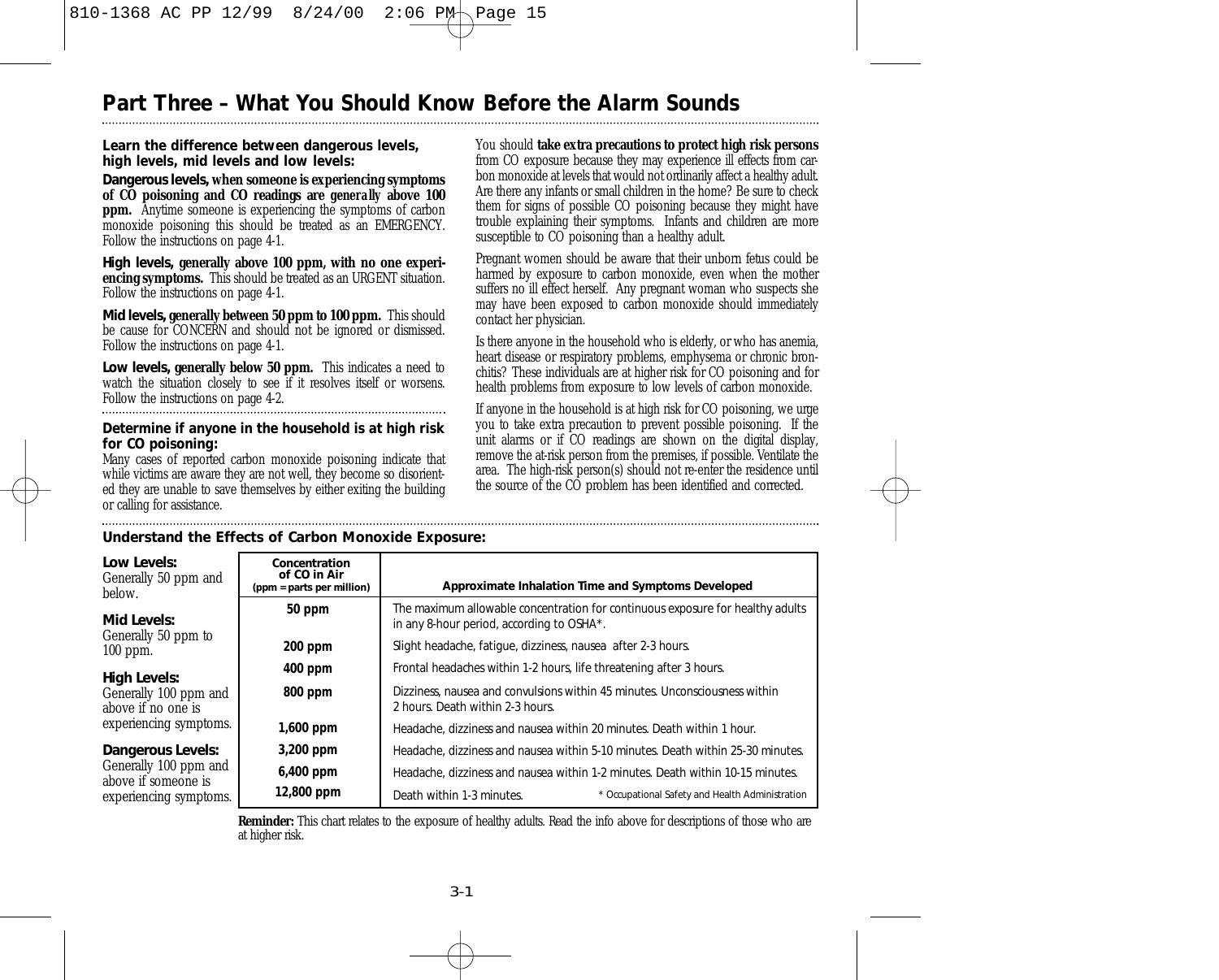## **Part Four – What to Do When the Alarm Sounds**

Determine if anyone in the household is experiencing symptoms of CO poisoning. Many cases of reported CO poisoning indicate that while victims are aware they are not well, they become so disoriented they are unable to save themselves by either exiting the building or calling for assistance. Also young children and household pets may be the first affected. The following symptoms are related to CARBON MONOXIDE POISONING and should be discussed with ALL members of the household:

*Become familiar with these common symptoms from CO poisoning.*

## **Common Mild Exposure Symptoms:**

Slight headache, nausea, vomiting, fatigue ("flu-like" symptoms).

**Common Medium Exposure Symptoms:** Throbbing headache, drowsiness, confusion, fast heart rate.

**Common Extreme Exposure Symptoms:** Convulsions, unconsciousness, heart and lung failure. It can cause brain damage and death.

**If you experience even mild symptoms of CO poisoning, consult your doctor immediately!**



When the CO alarm senses a dangerous level of CO, the unit will emit a loud alarm pattern. The alarm pattern is 4 short beeps – followed by 5 seconds of silence – followed by 4 short beeps. (Note: When the unit is disconnected from the 120V power supply and is on battery backup, the alarm pattern will continue for the first 4 minutes after detecting CO and then the cycle will repeat every one minute). Know how to respond to a CO emergency. Periodically review this user's guide and discuss with all members of your family.

## **If the alarm sounds:**

- **1) Operate test/reset button;**
- 

**2) Call your emergency services ( fire dept. or 911);** *PHONE NUMBER*

**3) Immediately move to fresh air - outdoors or by an open door/window. Do a head count to check that all persons are accounted for. Do not reenter the premises nor move away from the open door/window until the emergency services responders have arrived, the premises have been aired out, and your CO alarm remains in its normal condition.**

**4) After following steps 1-3, if your alarm reactivates within a 24 hour period, repeat steps 1-3 and call a qualified technician to investigate for sources of CO from fuel burning equipment and appliances, and inspect for**

**proper operation of this equipment. If problems are identified during this inspection have the equipment serviced immediately.** 



**Note any combustion equipment not inspected by the technician and consult the manufacturer's instructions, or contact the manufacturer's directly, for more information about CO safety and this equipment. Make sure that motor vehicles are not, and have not been, operating in an attached garage or adjacent to the residence.**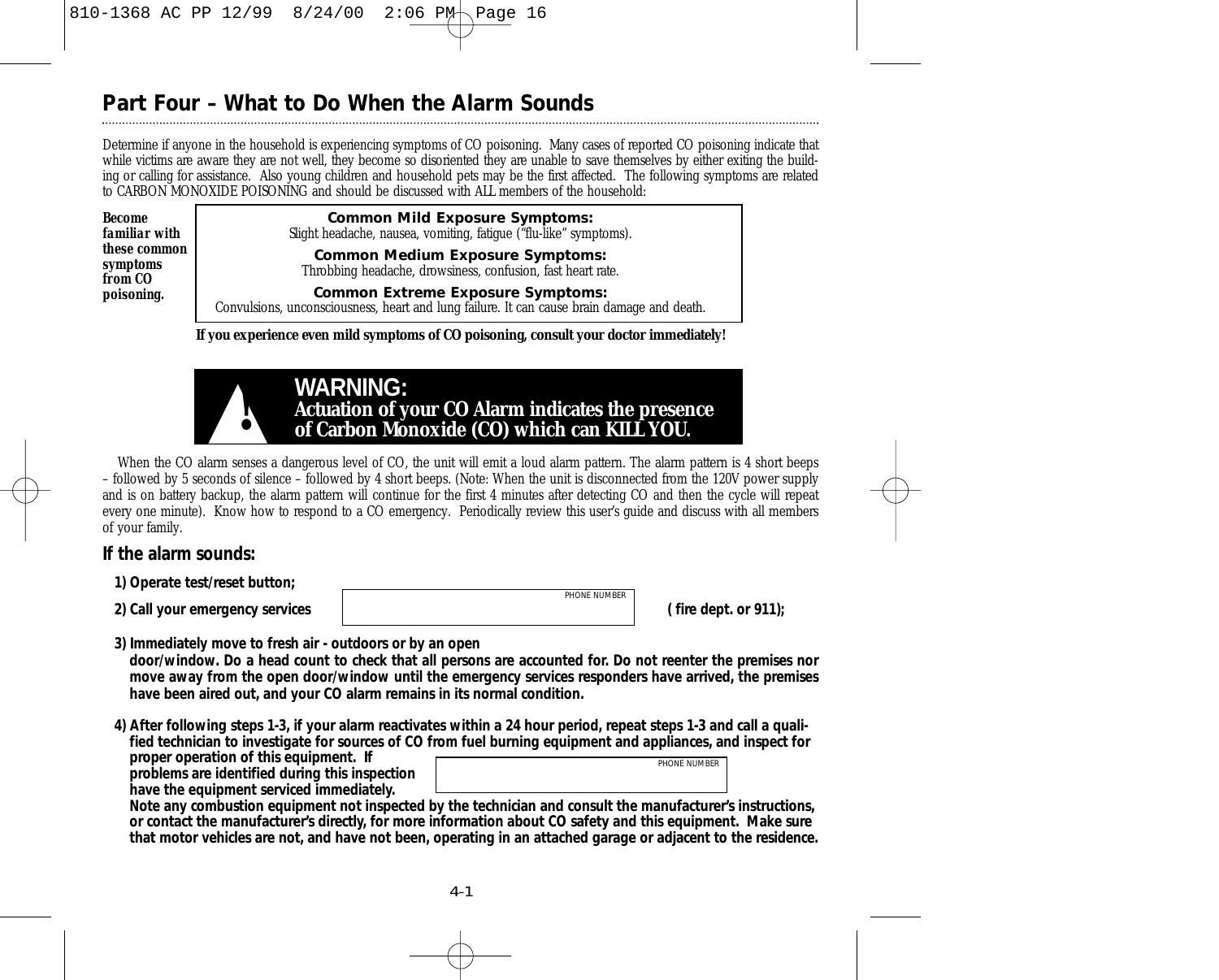## **Part Four – What to Do When the Alarm Sounds**

## **LOW LEVEL READING,**

## **Unit will not alarm when Peak Level Button is Pressed** *Unit reads below 50 ppm of carbon monoxide.*

#### **Remember to determine if anyone is at high risk for CO poisoning. If so, you should use precaution not to expose the at-risk person to low levels for more than eight hours.**

If no one is experiencing symptoms of CO poisoning, press the reset button on the alarm. Under normal operation, the alarm will not display CO concentrations detected between 1 and 29 ppm. By pressing the peak level button, you can see if any concentration from 11 to 999 has been detected including low levels of 11 to 29 ppm.

#### **Then, consider whether the following could be sources of the low CO levels:**

- Cigarette smoke? Gas oven or range? Attached garage? Fuel-burning appliances?
- Has anyone used chemicals that could affect the sensor? (See page 1-7 or a list of chemicals that can have a temporary or permanent affect on the sensor.)
- Has there been a temperature inversion in the area?
- Do you live in an area with air pollution or heavy traffic?

Test the alarm to verify that it is working properly, following the instructions on page 1-5, 6.

If the alarm appears to be functioning properly, ventilate your home and turn fuel-burning appliances to the "off" position until the digital display returns to "0." Then, turn appliances back on and take note of any further readings at one hour intervals. Note if the turning on of appliances has caused any change in CO alarm readings.

Sometimes conditions may develop that are not caused by malfunctioning appliances or structural problems that need to be repaired. These conditions can create a temporary build-up of low CO levels that will dissipate and may not return. (For example: weather conditions or backdrafts caused by differences in air pressure between the inside and outside of the home). This is why we suggest you ventilate the home and then monitor to see if any CO levels reappear.

## **Treatment for CO Poisoning**

Any person who is suspected to have carbon monoxide poisoning should leave the potentially dangerous environment, get fresh air immediately and seek care from a physician. CO poisoning can be determined by a simple blood test, called a "carboxyhemoglobin" test. This test measures the amount of carbon monoxide in the bloodstream. For this test to be accurate, it must be done immediately after CO exposure. Acute CO poisoning is usually treated by breathing in oxygen. When CO poisoning is severe, (for example, when there is an altered state of consciousness), high pressure oxygen therapy in a special "hyperbaric chamber" may be used. A physician will make this determination and administer treatment if necessary.

## **Calling a Qualified Technician to Find and Repair the Problem**

If you call a qualified service technician (such as a licensed heating contractor, utility service technician, chimney sweep or fuel provider) to inspect your home for possible sources of CO, tell the technician what the digital readings were and have them press the peak level memory button. This way they can see how big a problem they are dealing with. Do not restart these appliances until the problem is corrected. Request service for as soon as possible, like **TODAY**.

Please be aware that some service technicians may charge a fee to inspect your home, even if the source of CO is not found. You may wish to find out if you will be charged for the service and the amount of the fee before you request service. Some public utilities do not charge for inspection. Some service technicians do not charge if you purchased your appliance from them. To know for sure, you need to ask before the technician comes to your home. Repair work or replacement of appliances may be necessary to fix the problem that is creating the CO in your home. Remember, a CO alarm can only warn you of the presence of CO, it does not prevent CO from occurring, nor can it solve an existing CO problem.

Because you've provided ventilation by leaving your windows and doors open, the CO buildup may have dissipated by the time help responds. Although your problem may appear to be temporarily solved, it's crucial that the source of the CO is determined and appropriate repairs are made.

**Sometimes it's Difficult to Find the Source of CO in a Home**

It can be difficult for responders to locate the source(s) of CO if:

- The house was ventilated before they arrived and the fresh air caused the CO to dissipate. The peak level function on your Nighthawk CO alarm helps the responders know how severe the problem was before they arrived.
- The CO problem was caused by a source that fluctuates on and off, sometimes creating CO and sometimes not. Such a situation makes it nearly impossible to pinpoint the source of CO in a short period of time.
- The cause of CO problem was backdrafting when air in a chimney or flue is sucked into the home instead of venting outside. The exact situation that created a negative air pressure inside the home (the cause of backdrafting) is difficult to recreate during an investigation for CO. Sometimes the CO problem disappears when a door or window is opened. Backdrafting may or may not happen again.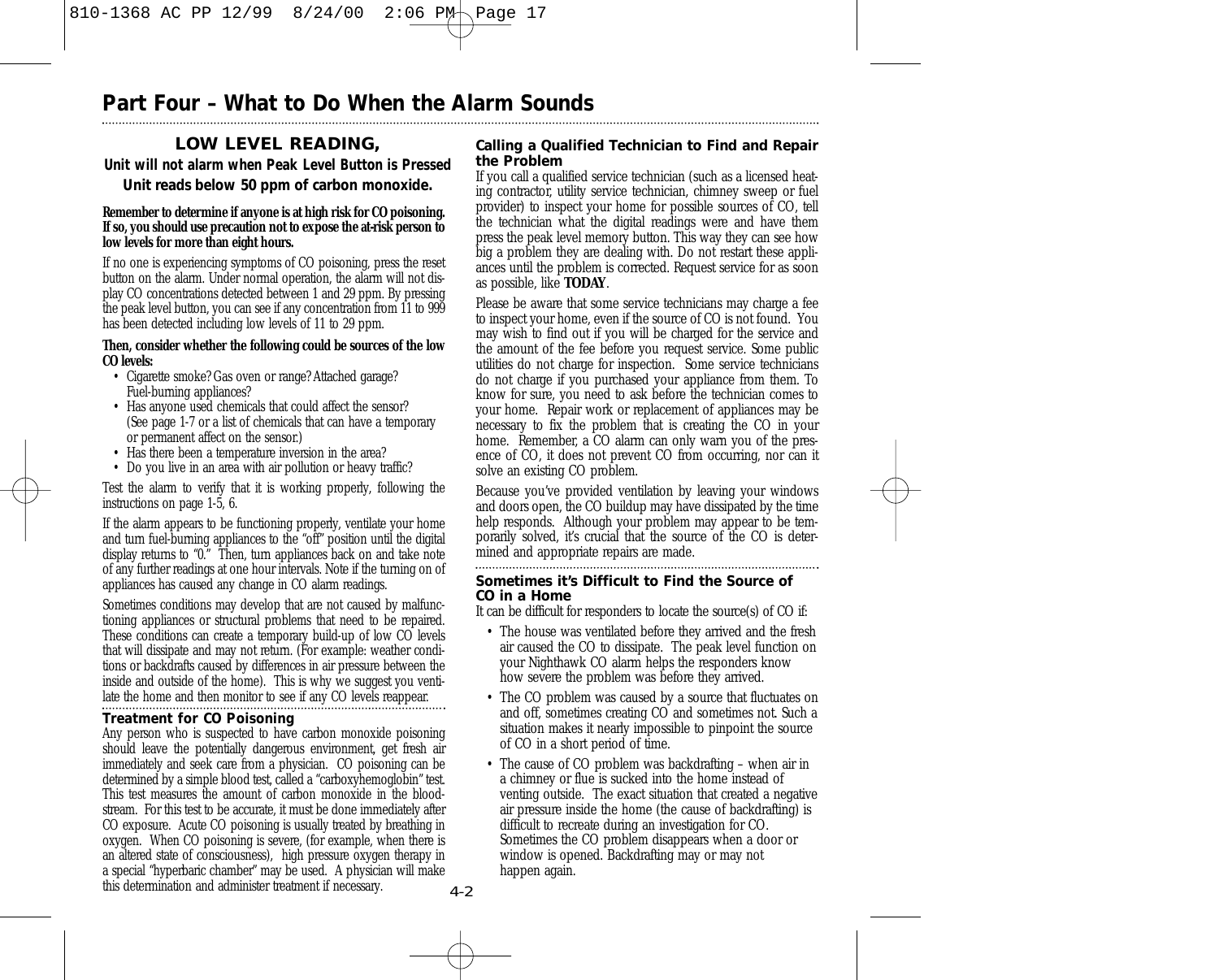## **Part Five – Technical Information**

## **Product Specifications**

| Power:                    | 120V AC units: 60 Hz, Current 60 mA max.                                                                                                                                                                                                                                                    |
|---------------------------|---------------------------------------------------------------------------------------------------------------------------------------------------------------------------------------------------------------------------------------------------------------------------------------------|
| Sensor:                   | Sensor calibrated at $150$ ppm $(\pm 25$ ppm).                                                                                                                                                                                                                                              |
| Temperature:              |                                                                                                                                                                                                                                                                                             |
|                           | Operating range: 40°F (4.4°C) to 100°F (37.8°C).                                                                                                                                                                                                                                            |
| Mounting:                 | Accessories supplied for wall mount, direct plug<br>and table top applications.                                                                                                                                                                                                             |
| Alarm:                    | 85+ dB at 10' $\circledcirc$ 3.4 $\pm$ 0.5 KHz pulsing alarm.                                                                                                                                                                                                                               |
| <b>LED Operation:</b>     |                                                                                                                                                                                                                                                                                             |
|                           | Blinking dot denotes normal operation.<br>Digital readout 30-999.<br>In alarm condition you will hear 4 quick beeps,<br>5 seconds off, repeat.                                                                                                                                              |
| <b>Battery Backup:</b>    |                                                                                                                                                                                                                                                                                             |
|                           | A 9V battery is needed. If battery is low or<br>missing while the unit is plugged into a 120V outlet,<br>an "Lb" message will display which will blink<br>alternately with a the CO reading every second and<br>the sounder will chirp every 15 seconds.                                    |
| Unit Malfunction:         |                                                                                                                                                                                                                                                                                             |
|                           | "Err" error message will display. Intermittent<br>alarm will sound every 30 seconds.<br>Refer to pages 1-6, 6-3 and 6-4 for other error<br>conditions.                                                                                                                                      |
| <b>Test/Reset Button:</b> |                                                                                                                                                                                                                                                                                             |
|                           | Test button verifies proper unit operation and resets<br>the unit in the event of a CO alarm.                                                                                                                                                                                               |
|                           | Peak Level Memory Button:                                                                                                                                                                                                                                                                   |
|                           | When pressed, LED will display the highest CO<br>ppm level detected since unit was powered up or<br>since unit was reset with test button. Reading will<br>be stored in memory as long as unit is not reset<br>or unplugged. Any CO concentration detected from<br>11-999 will be displayed |
| Size:                     | 6"L x 3.75"W x 1.8"H Wt 1. lb                                                                                                                                                                                                                                                               |
| Warranty:                 | Five-year warranty from date of purchase against<br>defects in material and workmanship.                                                                                                                                                                                                    |

## **How the Unit Determines When to Alarm**

Your Nighthawk CO alarm uses advanced technology to monitor the environment in your home and warn you of unacceptable levels of carbon monoxide. An internal microcomputer works together with the carbon monoxide sensor inside the alarm to determine the levels of carbon monoxide in the air and to calculate the rate that CO would be absorbed into the human body. The microcomputer is calibrated to trigger the unit's alarm before most people would experience any symptoms of carbon monoxide poisoning. Because carbon monoxide is a cumulative poison, long-term exposures to low levels can cause symptoms, as well as short-term exposures to high levels. Your Nighthawk unit has a **time weighted alarm**, so the higher the level of carbon monoxide present, the sooner the alarm will be triggered.

#### **This Nighthawk CO alarm meets the alarm response time requirements of UL Standard 2034 which are as follows:**

At 70 ppm, the unit must alarm within 60-240 minutes. At 150 ppm, the unit must alarm within 10-50 minutes. At 400 ppm, the unit must alarm within 4-15 minutes.

**WARNING:** This device may not alarm at low carbon monoxide levels (see chart above for alarm points). **WARNING:** This product is intended for use in ordinary indoor locations of family living units. It is not designed to measure compliance with Occupational Safety and Health Administration (OSHA) commercial or industrial standards. This alarm has not been investigated by UL for carbon monoxide detection below 70 ppm. Individuals with medical problems may consider using warning devices which provide audible and visual signals for carbon monoxide concentrations under 30 ppm.

## **Accuracy of the Digital Display**

Each Nighthawk CO Alarm is calibrated at a CO concentration of 150 ppm in air, at 80˚ F (+/- 10˚ F) and 40% (+/- 3%) relative humidity. Depending on the ambient condition (temperature, humidity) and the condition of the sensor, the alarm readings may vary.

The digital reading tolerances are:

**Ambient:** 80˚ F (+/- 10˚ F), atmospheric pressure +/- 10%, 40% +/- 3% relative humidity.

|             | Tolerance              |
|-------------|------------------------|
| Reading     | (of displayed reading) |
| $0-999$ ppm | $+/-20\% +15$ ppm      |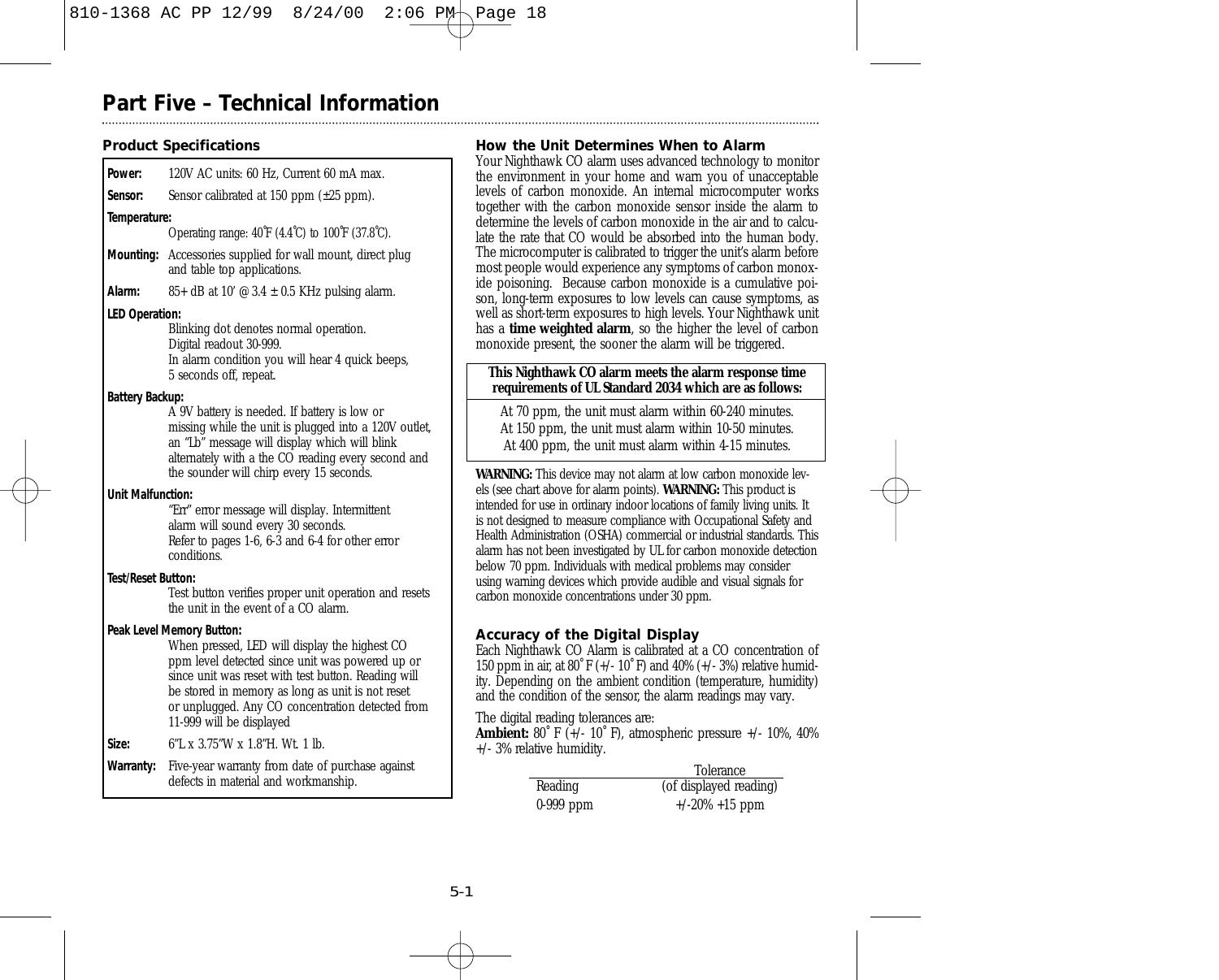# **Part Six – Frequently Asked Questions**

## *Q. How many alarms do I need in my house? How much square footage will one alarm cover?*

A. We recommend you place alarms near the sleeping area(s). If you have a multi-level home, you should place an alarm on each level of the home. A good rule of thumb for the number and placement of CO alarms for your particular home is to place CO alarms near smoke alarms that have been installed to meet current building code requirements.

Generally, one alarm can be adequate for 1,200 to 1,500 square feet of living space. The most important determination for the number of units needed is whether an alarm can be heard in all sleeping areas.

## *Q. Can you explain what "time-weighted alarm" means?*

A. Because carbon monoxide is a cumulative poison, two factors determine how the body is affected by CO: the level of exposure and the length of exposure. For example, being continuously exposed to low levels of carbon monoxide for many hours can be as dangerous as being exposed to higher levels of CO for a short period of time.

The microchip inside your Nighthawk CO alarm monitors the air for the presence of carbon monoxide and computes the levels and length of exposure, alarming when you should be concerned about CO exposure.

For more information about the alarm, see page 5-1.

## *Q. Do I have to press the test button to get a CO reading?*

A. No. Your Nighthawk CO alarm continuously monitors the air for carbon monoxide. An updated reading is shown on the digital display every 15 seconds. If there is no CO present, the digital display will show a zero. The alarm will alert you to the presence of CO automatically.

To test the internal components and circuitry of your alarm, press the Test/Reset button. For complete instructions on testing your alarm, see page 1-5,6.

## *Q. What happens if the power goes out?*

A. If a good battery is in the unit, the alarm will display a blinking dot at least 20 hours while still providing protection against CO exposure. Please see page 1-5.

#### *Q. How do I get the alarm to show something besides "0." OR, How can I determine if the sensor is operating correctly?*

A. Please refer to "Testing Sensor Response" on page 1-6 for complete instructions on how to test your alarm's electronics and sensor functions.

### *Q. You warranty the alarm for five years. How will I know when it doesn't work anymore and I need to buy a new one?*

A. In any event of malfunction, your alarm will alert you with malfunction signals. These signals are described in detail on page 1-6.

### *Q. What do the numbers mean on the digital display when I press the "Test/Reset" button?*

A. The numbers you see when you press the Test/Reset button are NOT a CO reading. This is a *simulated* reading the alarm displays as it tests its electronics. The numbers displayed when the Test/Reset button is pushed should be between 100 to 400 (usually around 200).

#### *Q. I called in someone to inspect my home for CO after my unit alarmed, and he couldn't find anything wrong. Why? Does that mean this unit "false alarmed"?*

A. No. Please read the information explaining why a CO problem can be difficult to diagnose on page 4-2. Also, please read the information on page 1-6 to make sure you experienced an alarm and not a malfunction alert.

### *Q. I tried to test the alarm (see below) and it still reads "0." Why?*

- *by running the car in the garage*
- *by holding it to the tailpipe of the car*
- *by putting it next to the furnace vent*

A. DO NOT try to test your alarm by doing any of the above! Testing the alarm using any of the methods listed above usually does not yield satisfactory results and *could in fact be dangerous*. To accurately test the alarm, please follow the guidelines given on page 1-5,6.

Never operate a vehicle in a closed garage, as high levels of CO can be built up in a short time. With an attached garage, dangerous CO levels develop inside the home as well as within the garage.

Attempting to test the sensor function by holding the alarm next to a tailpipe or furnace vent may not cause a reading on the display because today's vehicles emit very little CO once the engine reaches operating temperature. Likewise, many of today's high efficiency furnaces emit very low levels of CO.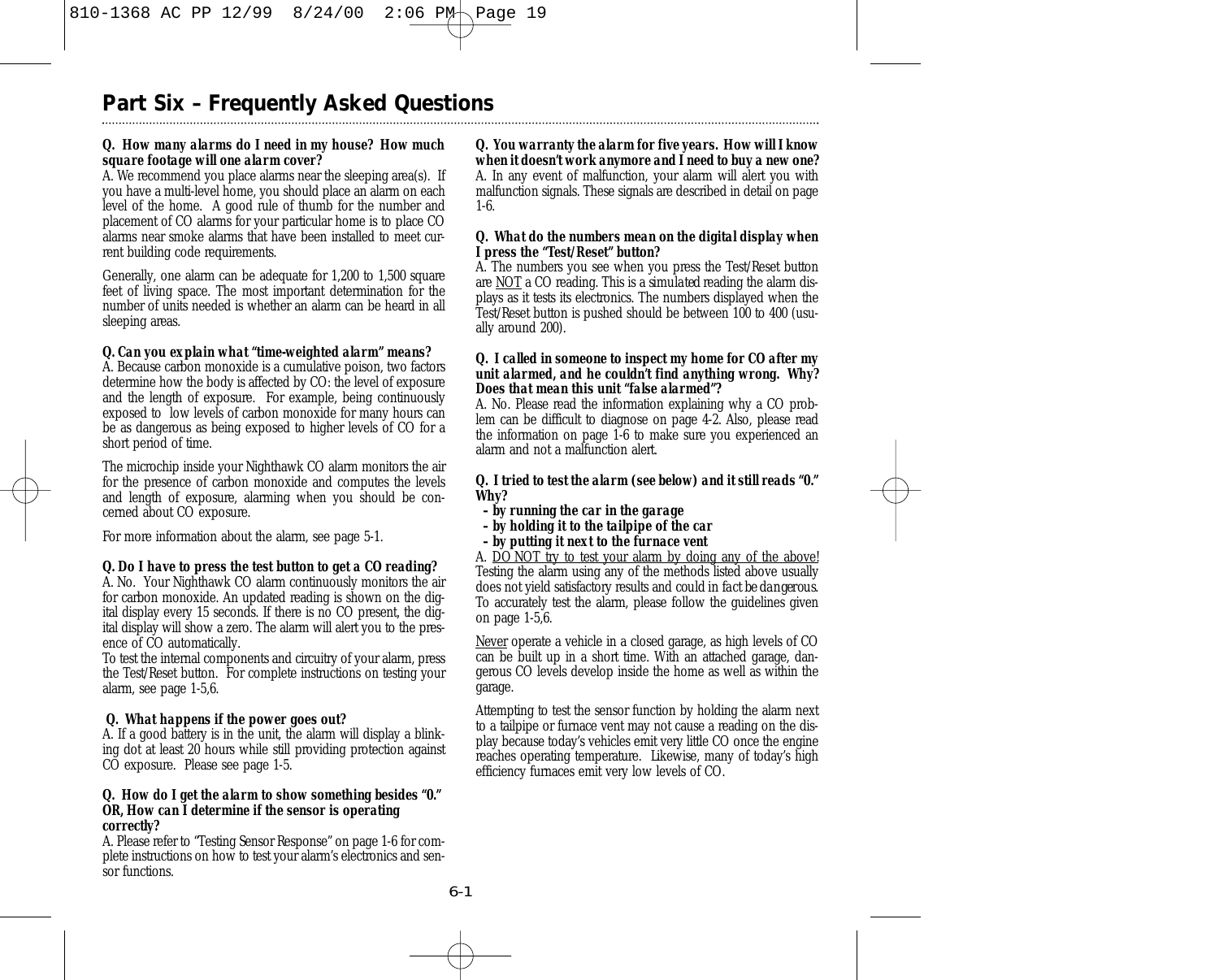## **Part Six – Frequently Asked Questions**

### *Q. When I tried to test the unit I got a high number on the digital display, but the alarm didn't sound immediately. Why?*

A. Please refer to "How the unit determines when to alarm" on page 5-1 for an explanation of the "time weighted alarm."

## *Q. How much electricity does it take to run the CO alarm?*

A. The alarm uses less than one watt of electricity. A typical night light uses approximately four watts.

### *Q. Will the alarm last longer if I unplug it during the summer months and only use it during the winter?*

A. No. Some components of the alarm can deteriorate over time if not used regularly. We recommend the alarm be plugged in continuously for maximum alarm life.

#### *Q. My alarm shows a reading of 30 ppm. and then drops immediately to "0" ppm., what causes this?*

A. Per UL 2034 (section 3.19) which states "Warning signal: except for alarm and trouble signals, no other audible and visual signals shall be used. (ie: warning signals that indicate the presence of CO less than 30 ppm.)". Nighthawk CO alarms can not display CO concentrations detected below 30 ppm. Under normal conditions, however, by pressing the peak level button, concentrations of CO detected below 30 ppm will be displayed. Refer to page 1-7.

#### *Q. I use the alarm in a vacation home that isn't always occupied and can have temperature extremes when no one is there (no heat or no air conditioning). Will that hurt the alarm? Should I leave it plugged in all the time?*

A. We recommend that your alarm not be installed in areas where temperatures fall below 40˚F (4.4˚C) or rise above 100˚F (37.8˚C). Your alarm was designed to be constantly plugged in for maximum performance.

#### *Q. I plugged in the alarm at my house (my parents', my neighbors', etc.) and it read "0." Does that mean everything is OK? (I'm thinking I can return the alarm since everything checks out OK.)*

A. This CO alarm is designed to act as a continuous monitor, it is not designed for use as a short-term testing device to perform a quick check for the presence of CO.

Remember, a carbon monoxide problem can occur at any time, even after a professional inspection has determined that everything is in proper working order. Examples of problems that can develop are a crack in a furnace heat exchanger, a leak in a water heater vent, or a bird's nest blocking a flue.

Other sources are nearly impossible to detect: even a change in the air pressure outside can turn a normally safe situation deadly. That's why you need the 24-hour protection provided by a CO alarm.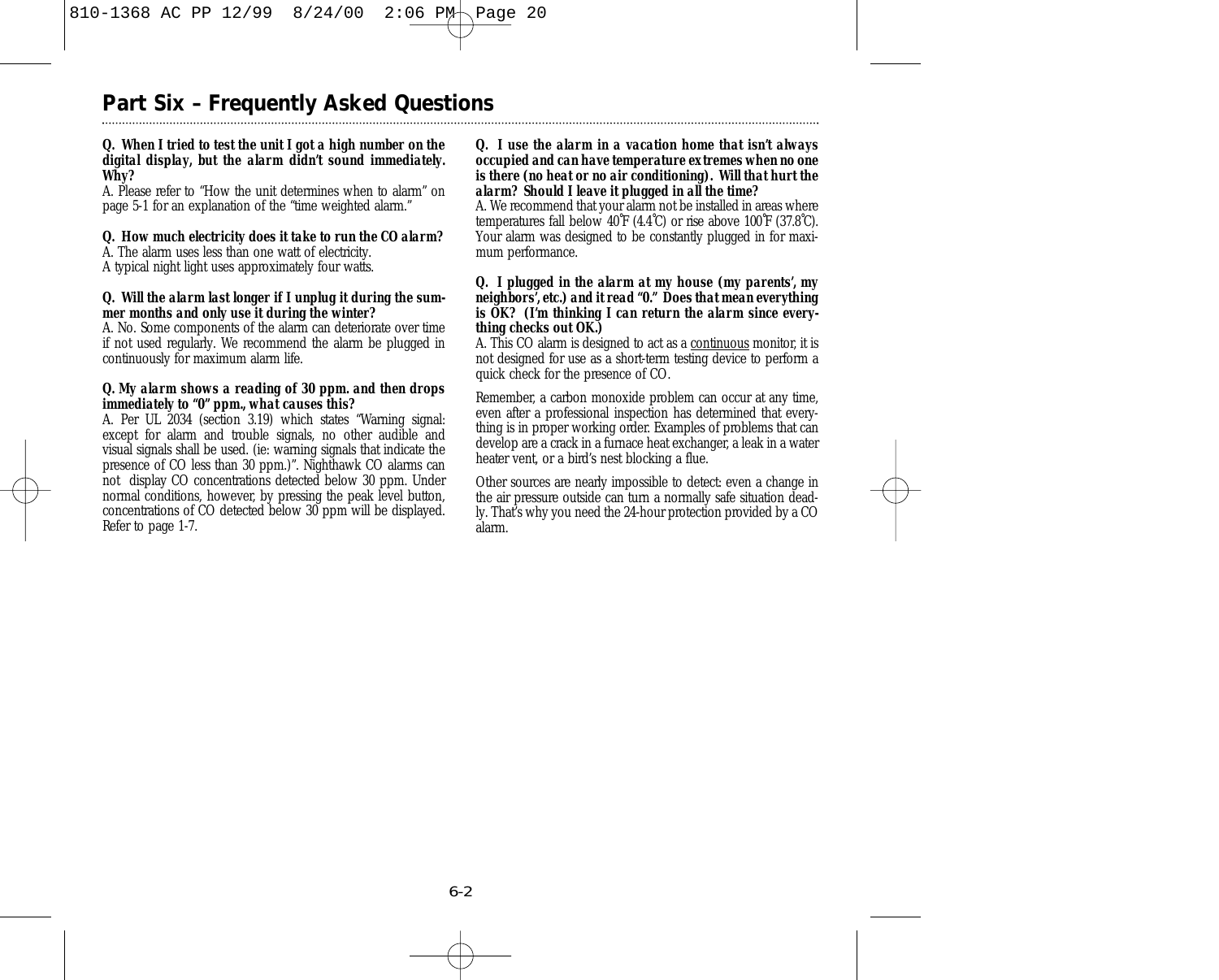## **Page 6-3 and 6-4 contain vital information about the various readings you may see on your display. We suggest you keep this User's Guide handy for reference.**

Your new Nighthawk carbon monoxide alarm is a sophisticated electronic device – yet very simple to understand. Basically, the unit will display a "0" if it does not sense carbon monoxide and if you have a good 9V backup battery installed. If it senses carbon monoxide, it will display a reading so you can see if you have a non-threatening or emergency situation.

However, if the backup battery is low or missing, or if the unit malfunctions it will display other readings (and alarm differently) to alert you that something is wrong with the alarm. Please familiarize yourself and other family members to the difference between a CO reading and a reading signifying a problem with the alarm itself.

## **Start-up and Normal Operation Readings**

| <b>Display Shows</b>                                                             | <b>Alarm Sound</b>                          | <b>Unit Status</b>                                           | <b>Recommended Action</b>                           |
|----------------------------------------------------------------------------------|---------------------------------------------|--------------------------------------------------------------|-----------------------------------------------------|
| Brief "888" and<br>flashing dot                                                  | One short "chirp"                           | Self checking when AC powered                                | None - Unit should quickly<br>return to zero.       |
| "Lb" and dot<br>flashes alternately<br>with $"0"$ .<br>(flashes alternately)     | One short "chirp"<br>every 15 seconds.      | Start-up or reset phase when<br>AC powered and low battery   | Install or Replace 9V battery<br>Refer to page 1-4. |
| Steady "0"<br>and flashing dot                                                   | None                                        | Normal AC operation (sensing<br>no CO) and with good battery | None                                                |
| Steady display of<br>high number (in the<br>hundreds of ppm)<br>and flashing dot | 4 quick beeps,<br>5 seconds off,<br>repeat. | High level of CO detected                                    | Refer to page 4-1                                   |

## **If at any time you test the alarm and it does not perform as described, have it replaced immediately.**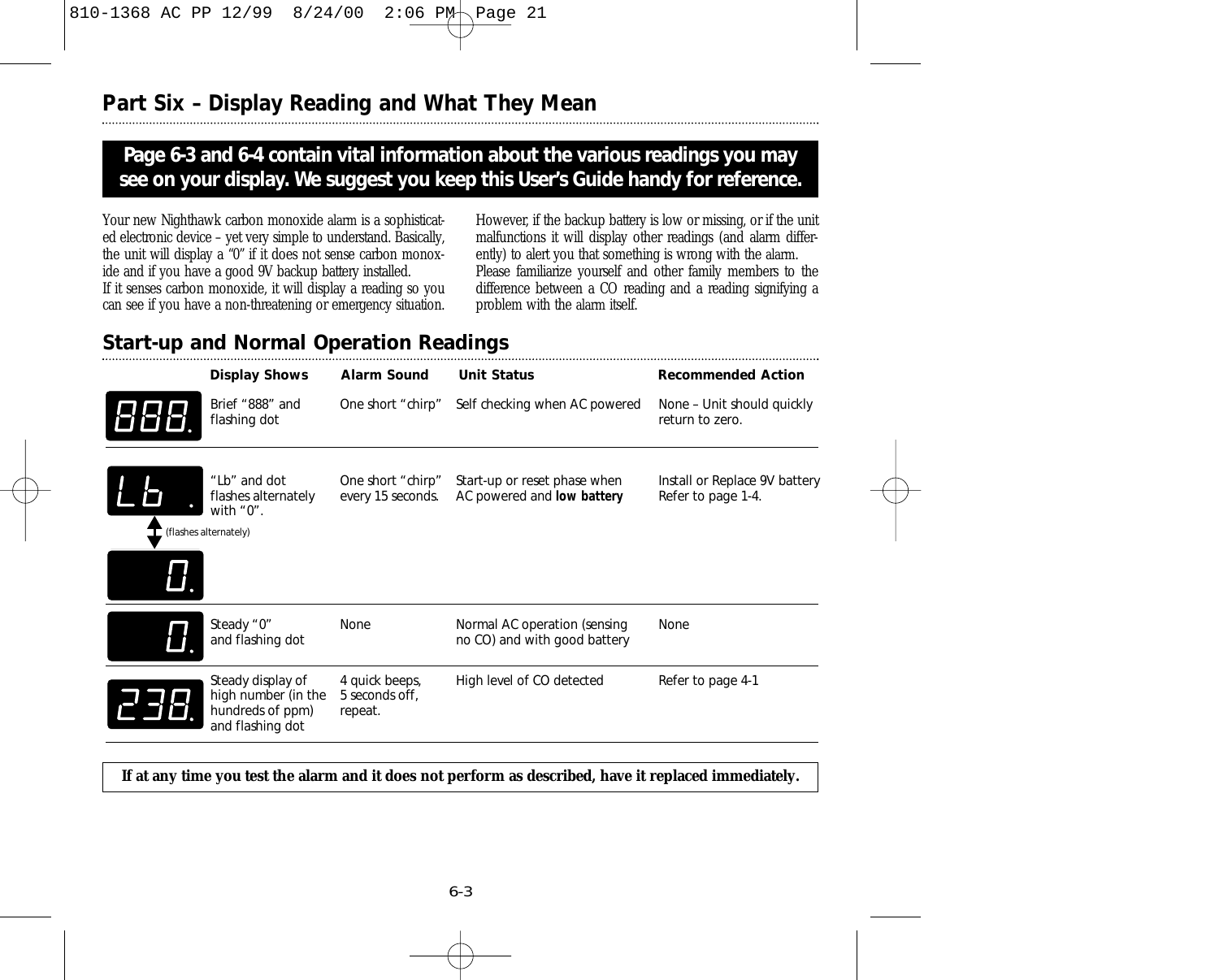# **Part Six – Display Reading and What They Mean**

## **Readings You May See When Unit is AC Powered**

| Steady "Err"<br>and flashing dot<br>п. | "Chirp" every<br>30 seconds | Unit malfunctioning when<br>AC powered | Call KIDDE Safety customer<br>service at 1-800-880-6788 |
|----------------------------------------|-----------------------------|----------------------------------------|---------------------------------------------------------|

## **Readings You May See When Unit is on Temporary Battery Backup**

| <b>Display Shows</b>      | <b>Alarm Sound</b>          | <b>Unit Status</b>                                                                | <b>Recommended Action</b>                                                                                       |
|---------------------------|-----------------------------|-----------------------------------------------------------------------------------|-----------------------------------------------------------------------------------------------------------------|
| Flashing dot              | None                        | Normal battery-only operation -<br>unit will show reading only if it<br>senses CO | Plug in to AC as soon as<br>possible to conserve battery                                                        |
| Flashing dot and<br>"Err" | "Chirp" every<br>30 seconds | Unit malfunctioning when<br>battery powered                                       | Call KIDDE Safety customer<br>service at 1-800-880-6788                                                         |
| Flashing dot              | "Chirp" every<br>30 seconds | Very low battery -<br>unit will not respond to CO                                 | Replace battery<br>Refer to Step 3 on page ii.                                                                  |
| No display                | Constant Alarm              | Near dead battery or<br>unit malfunction                                          | Replace battery -<br>If this does not fix condition,<br>Call KIDDE Safety customer<br>service at 1-800-880-6788 |

## **If at any time you test the alarm and it does not perform as described, have it replaced immediately.**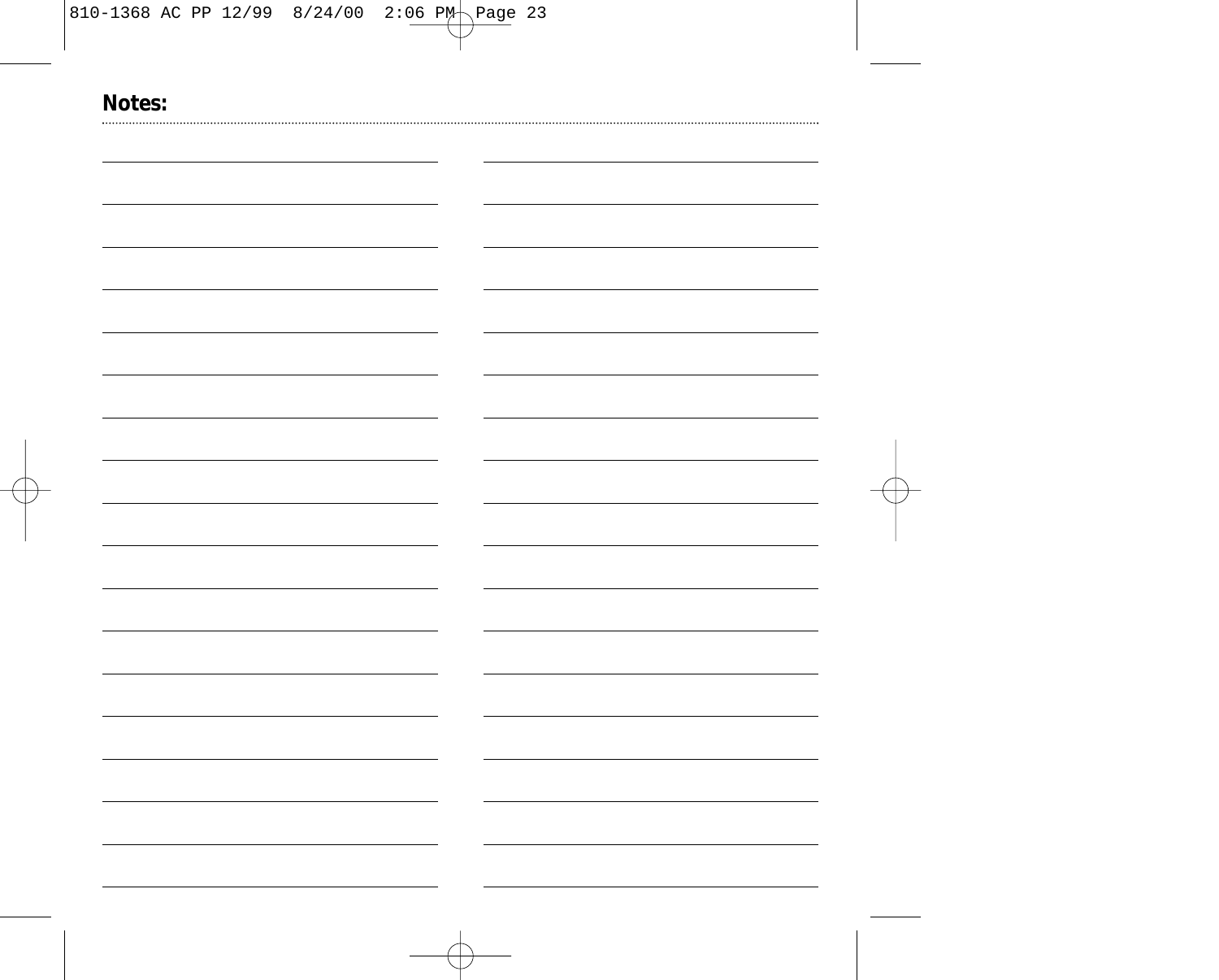# **Wall Mount Diagram**

If you are going to mount your Nighthawk CO alarm to the wall, you may use this guide for exact placement of the two wall mount screws provided. For more information about mounting to the wall, please refer to page 1-4.